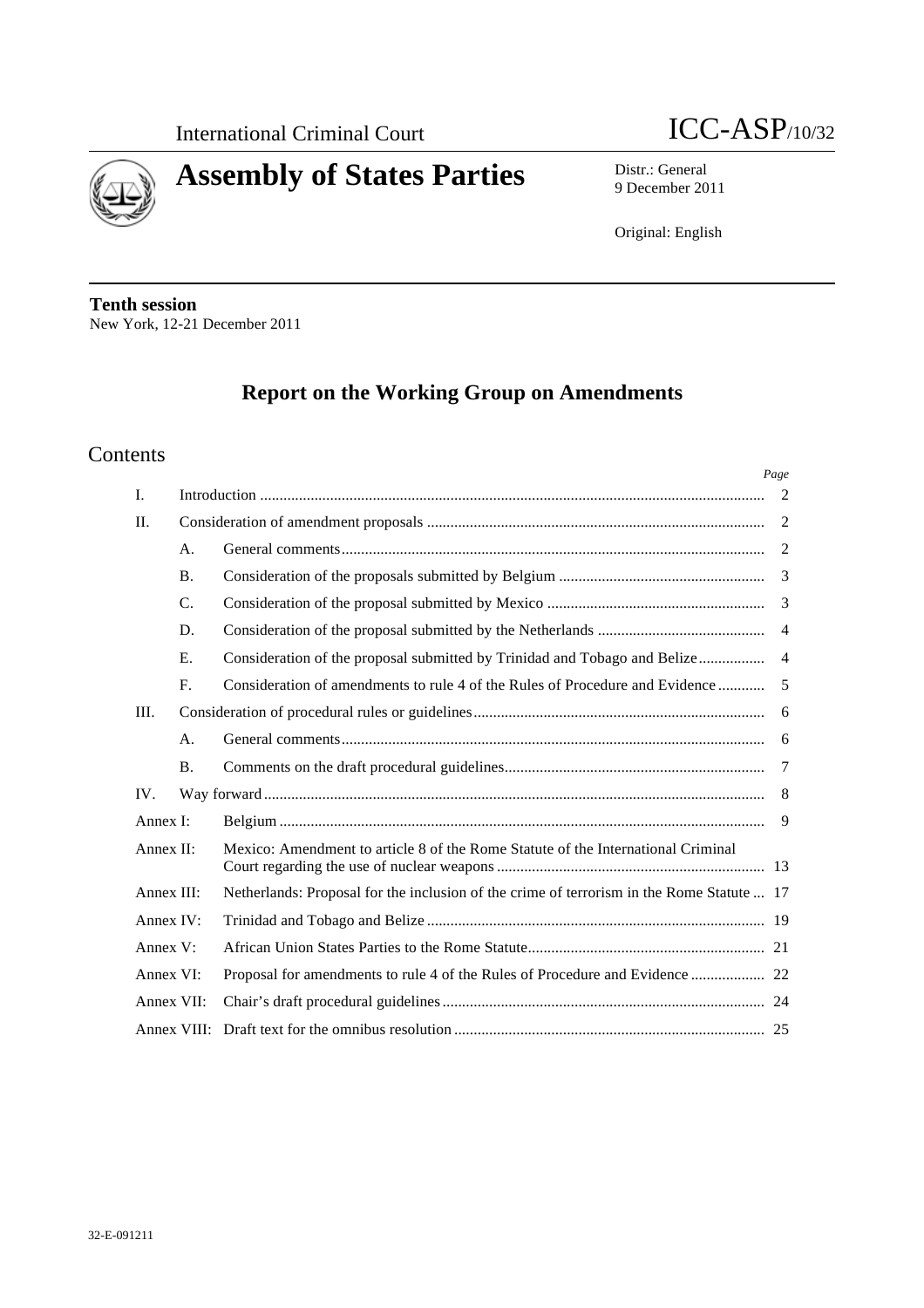# **I. Introduction**

1. The Working Group on Amendments ("the Working Group") was established by the Assembly at its eighth session pursuant to resolution ICC-ASP/8/Res.6, "for the purpose of considering [...] amendments to the Rome Statute proposed in accordance with article 121, paragraph 1, of the Statute at its eighth session, as well as any other possible amendments to the Rome Statute and to the Rules of Procedure and Evidence, with a view to identifying amendments to be adopted in accordance with the Rome Statute and the Rules of Procedure of the Assembly of States Parties."

2. During its ninth session, the Assembly in resolution ICC-ASP/9/Res.3 requested the Bureau "to prepare a report for the consideration of the Assembly, at its tenth session, on procedural rules or guidelines for the Working Group on Amendments." The report contained in ICC-ASP/9/20, annex II, of the ninth session of the Assembly further states that informal consultations be held in New York and that the "goal of these consultations would be to achieve greater clarity on both the substantive views on the amendment proposals and the procedure to be followed in dealing with amendment proposals."

3. Accordingly, the Working Group met intersessionally. Informal consultations were held on 19 May, 28 September and 2 December 2011, on the basis of three papers introduced by the Chair of the Working Group, H.E. Ambassador Paul Seger (Switzerland): A note for discussion, dated 1 May, draft procedural guidelines, dated 12 September, and excerpts from the report of the Bureau on the Study Group on Governance, dated 23 November.

# **II. Consideration of amendment proposals**

### **A. General comments**

4. The Working Group received and discussed general, cross-cutting comments on the amendment proposals before it. Some delegations raised the question as to the precise source of the criminalization of the conduct referred to in the proposed amendments and whether breaching such rules would entail a universal sanction. This would have an impact on the Statute in a more general sense: does the Statute merely give the Court jurisdiction over existing international crimes, or does the Statute criminalize certain conduct? In this connection, the point was made that some of the proposals encompassed conduct which was not penalized under customary international law. However, other delegations expressed the view that primary norms were often not accompanied by secondary norms, and recalled that there were doubts at the 1998 Rome Conference regarding whether certain war crimes were already prohibited by customary international law. In that regard, doubt was expressed as to adopting as a principle consideration of new crimes only if they are already penalized under customary international law.

5. As regards the question of timing, it was recalled that the 1998 Rome Statute text had sought to attain universal support. By seeking to expand the Court's jurisdiction, the quest for universality might be affected. Furthermore, it would be unwise to divide States Parties at a time when the Court was dealing with a number of politically sensitive issues. Bearing in mind the considerable resources had been invested by the Assembly in the consideration of the crime of aggression, caution was suggested before embarking upon discussions over new amendment proposals.

6. It was also proposed to await the completion of a full judicial cycle so that the Assembly could be better informed by Court practice before moving on to consider new amendments. It was also posited that even with the existing provisions of the Rome Statute, additional efforts were called for in relation to providing the requisite support for and cooperation with the Court, as difficulties in that connection had arisen vis-à-vis some States Parties; this cast some doubts as to whether the timing was appropriate to discuss new amendment proposals. Others stated that awaiting the completion of a full judicial cycle might not be necessary, as it was important to take into account progress in the field of international law.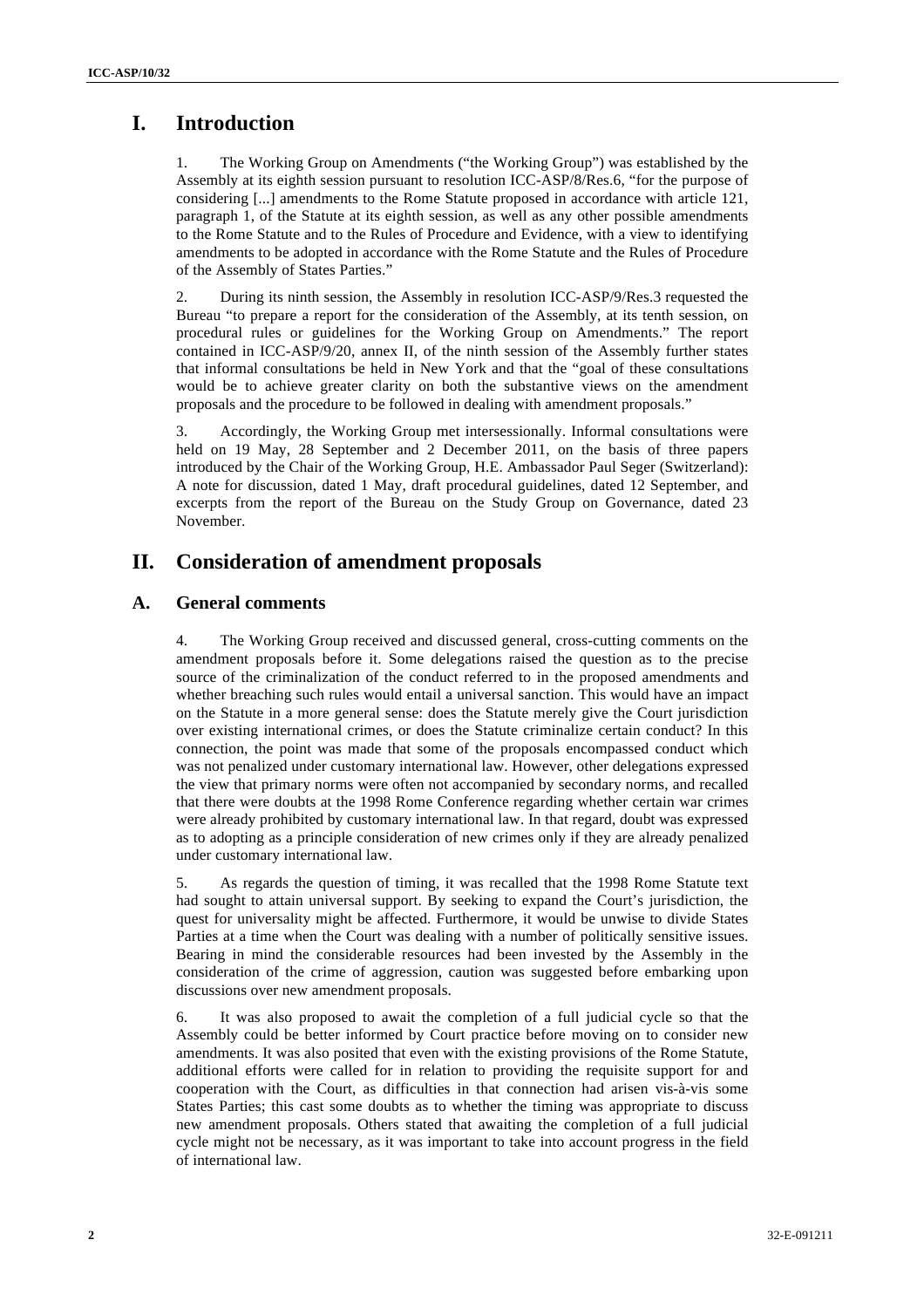7. Two proposed criteria for further consideration were whether an amendment proposal related to a crime which was of international concern, and whether the proposal could attract consensus. The importance of not overburdening the Court or upsetting the balance embodied in the Rome Statute was raised, as was the importance concentrating on first implementing the existing body of law.

#### **B. Consideration of the proposals submitted by Belgium**

8. During the reporting period, Belgium recalled that it had submitted three amendment proposals. The first, which was adopted in Kampala in 2010, had aimed at extending the jurisdiction of the Court over three crimes in non-international armed conflict, over which it already had jurisdiction in situations of international armed conflicts. The remaining two proposals had been cosponsored by 13 States Parties but not forwarded to the Review Conference. The first proposal would extend the list of war crimes to the use of weapons defined and prohibited by the Chemical Weapons Convention, the Biological Weapons Convention and by the Landmine-Ban Treaty. The second proposal would do the same for the weapons covered in the Convention on Certain Conventional Weapons, especially those contained in its Protocols 1 and 4. The language had been updated compared with older versions (annex I), for example by replacing "using" by "employing", so as to be more consistent with language used in the Statute. Furthermore, the argument against considering the convention on cluster bombs could be revisited as the convention had entered into force in the latter part of 2010. Belgium indicated that it might produce a non-paper containing additional proposals for consideration aimed at harmonizing war crimes in noninternational and international conflicts.

9. Some delegations signalled openness and initial support for the Belgian proposals. According to other views, there was a need to verify if the proposed crimes were penalized under existing international law and, if so, whether such conduct would result in individual criminal responsibility under international law, as well as to consider the existing status of the proposed banned weapons. States also raised a concern in creating obligations under the Rome Statute for States that had not ratified the conventions on which the new crimes envisaged by Belgium were based.

### **C. Consideration of the proposal submitted by Mexico**

10. Mexico introduced a revised version if its proposal that no longer refers to the threat of the use of nuclear weapons (annex II). Only the use of nuclear weapons would be criminalized. In doing so, it clarified that if adopted the amendment would only take effect for the States that would accept the amendment. The amendment sought to fill an omission in the Rome Statute.

11. Some delegations raised concerns with regard to the impact that this proposed amendment could have on the universality of the Court, in particular with regard to States adhering to a policy of nuclear deterrence. It was also stated that there is no definitive agreement that nuclear weapons are illegal under all circumstances, as the International Court of Justice in its advisory opinion on *Legality of the Threat or Use of Nuclear Weapons* had declined to opine on their legality in cases of extreme self-defence and in this connection reference was made to bearing in mind the full breadth of the reasoning of the advisory opinion.

12. Other States expressed grave doubts regarding the possible legality of the use of nuclear weapons. In that regard, the question was raised whether their use would not already be covered by some of the crimes currently contained in the Statute, such as the crime of aggression and others, given the knowledge of the accompanying, excessive effects. The question was raised whether the provisions of article 31, paragraph 1(c), of the Rome Statute establishing grounds of exclusion of criminal responsibility on the grounds of self-defence would also apply. States welcomed the removal of the criminalization of the threat of use of nuclear weapons in the revised proposal, as well as the indication that the proposal would only be applicable to States Parties that accept the amendment, but raised the question as to the added value of criminalizing the use of nuclear weapons.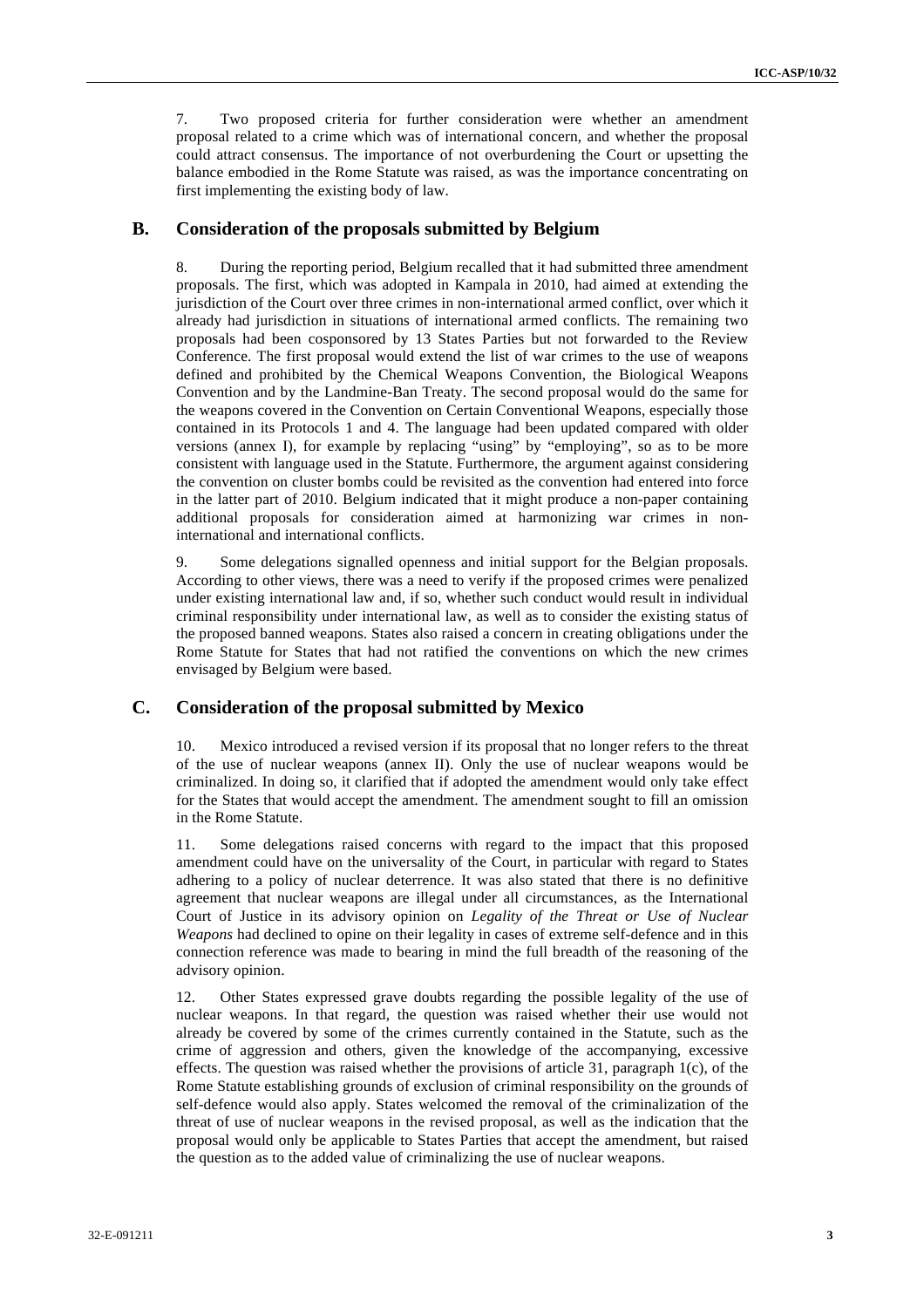13. As regards the point about the use of nuclear weapons possibly being covered by existing provisions of the Statute or other international instruments, Mexico was of the view that such provisions would not be sufficient to establish individual criminal responsibility for such conduct and that its proposal had the added value of clearly penalizing such conduct and thus bringing individuals to justice. Mexico circulated a revised position paper, dated 8 July 2011, with more detailed responses to the questions raised.

#### **D. Consideration of the proposal submitted by the Netherlands**

14. The Netherlands reintroduced its proposal on the crime of terrorism (annex III). It indicated that although it was aware of the arguments raised concerning the lack of a universally agreed definition of terrorism, it was nonetheless possible to move forward and to begin to prepare for the incorporation of the crime of terrorism in the Rome Statute. The proposed amendment would add a paragraph e) to article 5, the crime of terrorism as well as a paragraph 3, which would state that Court could only exercise jurisdiction once another amendment containing a definition and elements of the crime had been agreed to.

15. Delegations pointed to the on-going negotiations on the Comprehensive Convention on International Terrorism taking place at the United Nations, and questioned the value of adding a new paragraph (e) into article 5 of the Statute. The use of the "placeholder approach" was not necessarily deemed to constitute the best way forward as, unlike the crime of aggression, which had been included in article 5, paragraph 2, at the 1998 Rome Diplomatic Conference on the basis of an agreement among States, there was no such agreement on the proposed inclusion of terrorism. Furthermore, two rounds of ratifications would be needed before the provisions would be activated, one to penalize the conduct in a general sense and then once more at a subsequent phase when a definition had been agreed to. In this connection, doubts were expressed about the appropriateness of inclusion of the crime of terrorism in the Rome Statute even once a definition had been agreed to in the context of the negotiations on the Comprehensive Convention.

16. The need to focus efforts on consolidating the Court and the possible impact upon universality was also raised. As regards the last sentence of paragraph 3 of the proposal, which stated that the provision shall be consistent with the relevant provisions of the United Nations Charter, the question was raised as to which specific provisions were referred to and whether this reference was necessary. Finally, while the threat posed by terrorism was acknowledged, it was also stated that the international community had already undertaken a considerable amount of action in this regard. The value of embroiling the Court in these efforts was thus questioned.

17. The Netherlands stated that it understood the comments which sought to avoid altering the delicate balance achieved in the Statute and agreed with them up to a point. However, the Statute should be considered from a holistic perspective. Furthermore, terrorism had been included in Resolution E of the 1998 Rome Conference Final Act for future consideration. With regard to the "placeholder approach", the Netherlands indicated that it would give careful consideration to the points raised.

### **E. Consideration of the proposal submitted by Trinidad and Tobago and Belize**

18. Trinidad and Tobago recalled that the proposal on drug trafficking (annex IV) dated from 1998 and noted that although proposed by Trinidad and Tobago and Belize, the amendment was a CARICOM initiative. Furthermore, as the issue of the crime of aggression had been resolved in Kampala, the time had come to discuss new amendments based on their merits. International criminal responsibility for drug trafficking is not what it should be at the present, with many perpetrators remaining at large. Bilateral cooperation alone did not seem to solve the problem. It is for this reason that an amendment was sought to the Rome Statute. Trinidad and Tobago stressed that the problem of drug trafficking was a living reality for many and that thus while the Caribbean States had, out of solidarity and a respect for the rule of law, agreed to the inclusion of genocide and crimes against humanity in the Statute, the time had come for the international community to consider the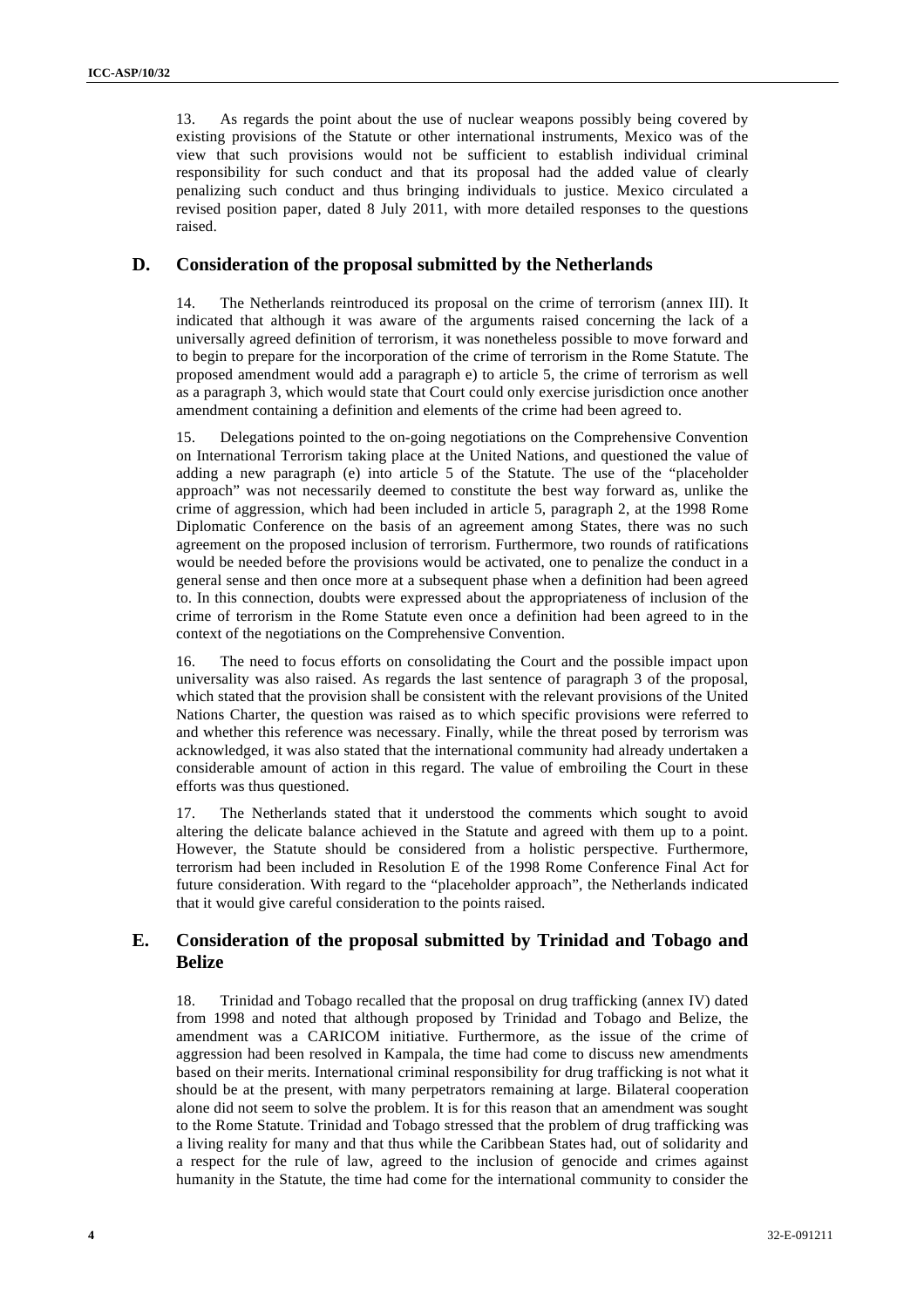region's problems, with the goal being not to confuse or overburden the Court, but to eradicate drug trafficking.

19. Delegations emphasized the important role played by Trinidad and Tobago in the creation of the Court. Reference was made to the link with international peace and security, in so far as the financing of certain crimes could be undertaken via drug trafficking activities. Several delegations, however, while acknowledging the gravity of international drug trafficking, questioned the utility of its inclusion in the Rome Statute, as the conduct has traditionally been considered to constitute a national issue.

20. The view was also expressed that although the proposal could be supported, there was nonetheless a need to refine the proposed definition to clearly distinguish between international drug trafficking and domestic drug crimes. In the same vein, the point was made about the difficulties in defining the criminal conduct with the requisite precision for its inclusion in the Rome Statute.

21. The question of the chapeau in paragraph 2 was raised, specifically as to the precise threshold that would be required. What would the threshold be and who would make that determination? What constituted a "threat to the peace, order and security in the region"? Reference was made to the proposed text in paragraph b) penalizing an "attack upon a person", which would not seem to meet the Rome Statute threshold. Having the views of the United Nations Office on Drugs and Crime on the proposal was also mentioned as meriting consideration.

22. Reference was also made to the fact that customary international law did not incriminate drug trafficking and therefore the issue of double-incrimination could arise, which would thus require a modification of the relevant provisions of the Statute.

23. The question was also raised whether drug trafficking was a problem of law enforcement or of trial capacity, and to what extent it could be alleviated by capacitybuilding. Another point raised was how paragraph 2 of the proposal would relate to article 25, paragraph 3(a), of the Rome Statute. Furthermore, given the lack of enforcement capacity of the Court, the question of what practical contribution could be made by adding drug trafficking to the Statute's crimes was also raised. Reference was also made on the clarification as to whether the proposed text sought to refer to the 1961 Single Convention on Narcotic Drugs, as amended.

24. At one of the meetings, Trinidad and Tobago stated that the comments would be taken into account in producing a revised proposal to be submitted to the Working Group.

### **F. Consideration of amendments to rule 4 of the Rules of Procedure and Evidence**

25. During its meeting of 2 December, the Working Group had before it an excerpt from the report of the Bureau on the Study Group on Governance (annex VI), containing a proposal to amend rule 4 of the Rules of Procedure and Evidence. According to article 51, paragraph 1, of the Rome Statute, such an amendment would enter into force upon adoption by a two-thirds majority of the members of the Assembly of States Parties. As stated in the report, the proposal aimed at transferring the decision on the assignment of judges to divisions from the plenary of judges to the Presidency. Should the Assembly decide to adopt the amendment during its tenth session, the new provisions could already be applied to the composition of divisions that will follow the election of six new judges.

26. On this basis, delegates unanimously spoke out in favour of amending rule 4 of the Rules of Procedure and Evidence and welcomed the potential gains in efficiency in the workings of the Court that thus could be realised. The Working Group decided to recommend to the Assembly to adoption during its tenth session.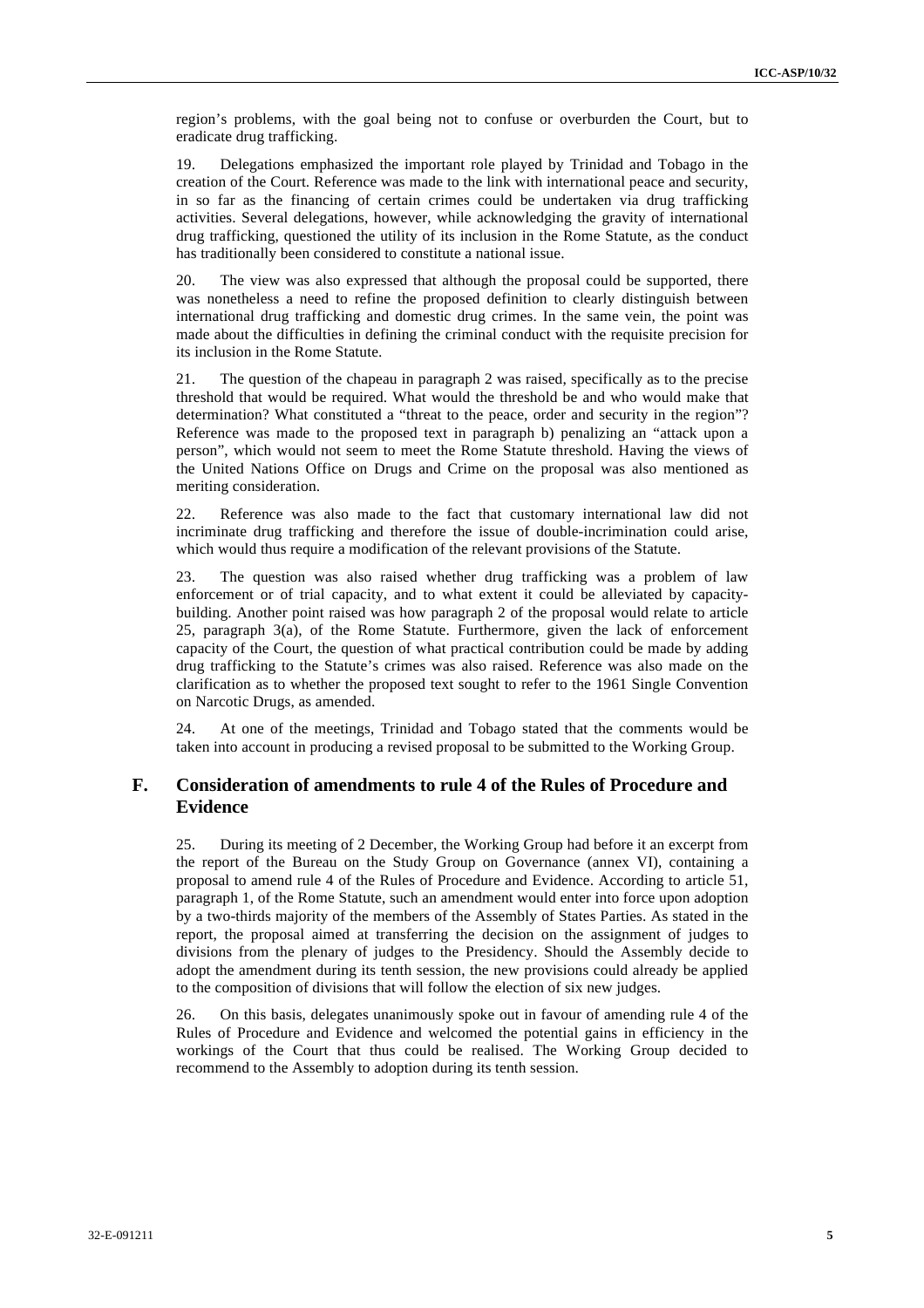# **III. Consideration of procedural rules or guidelines**

27. The Working Group considered the question of establishing procedural rules or guidelines on the basis of the 1 May 2011 note prepared by the Chair and also, following the first intersessional meeting, on the basis of draft procedural guidelines of 12 September, also prepared by the Chair (see annex VII).

### **A. General comments**

28. In discussions on the basis of the 1 May 2011 Chair's note, some members of the Working Group supported the proposed guidelines as a whole. The opinion was also expressed that guidelines were not necessary, while others emphasized that if there were to be guidelines, nothing in them could contain a derivation from the Rome Statute. The opinion was also expressed that the guidelines should not be legally binding, since the Working Group as a whole was a voluntary mechanism. States retained the right to avail themselves of the mechanisms under the Rome Statute. However, preference was also expressed for binding rules. In that case, the Assembly would either need to adopt those rules or grant the Working Group the right to adopt its own rules.

29. The point was made that the Working Group was an informal forum, where a proposal could be considered without any pre-determined rules nor having it previously conveyed by the Assembly, so that if enough support for the proposal was expressed, it could then be forwarded to the Assembly, thus avoiding a lengthy process for what could be an important amendment. It was posited that the submission of a proposal to the Working Group should preferably take place before its submission to the depositary. However, the point was also made that only a State could withdraw its proposal, and furthermore that nothing in the guidelines under consideration could prohibit a State from submitting an amendment to the depositary.

30. On the question of threshold for proposals to be forwarded to the Assembly, delegations expressed the view that only proposals with the potential for consensual adoption should be forwarded, with a strong threshold for discussion of a proposal within the Working Group and even higher threshold for conveying it to the Assembly. Other delegations supported a rule of strict consensus within the Working Group, as States Parties would always have the right to bring amendment proposals to the Assembly directly. Amendments should then be adopted by the Assembly by consensus. However, it was also posited that attaining consensus within the Working Group would not necessarily constitute a pre-requisite for conveying a proposal to the Assembly, especially since requiring consensus could motivate a State to submit its proposal directly to the Assembly.

31. The view was also expressed that amendment proposals, particularly those relating to the catalogue of crimes, should only be adopted at special "constitutional" sessions of the Assembly, such as a Review Conference. Such as restrictive approach would allow the Assembly to work on consolidating the existing jurisdiction of the Court and the Kampala amendments. Furthermore, bearing in mind the economics of negotiations by investing time and resources only on those proposals with potential consensus support, the regular session of the Assembly would not be overburdened with amendment proposals, thus allowing focus to be directed to more pressing issues, such as cooperation.

32. As regards the order in which amendment proposals should be discussed, some considered that the level of support should be taken into account. In this connection, some delegations supported objective criteria in this regard, such as a minimum number of cosponsors from all regional groups. Other factors which could be borne in mind included the time of submission, the type of amendment proposed, and the repeated request by the proposing State for consideration of the amendment. Reference was made that measuring the level of support for a proposal required doing so over time and that a flexible approach would thus be required.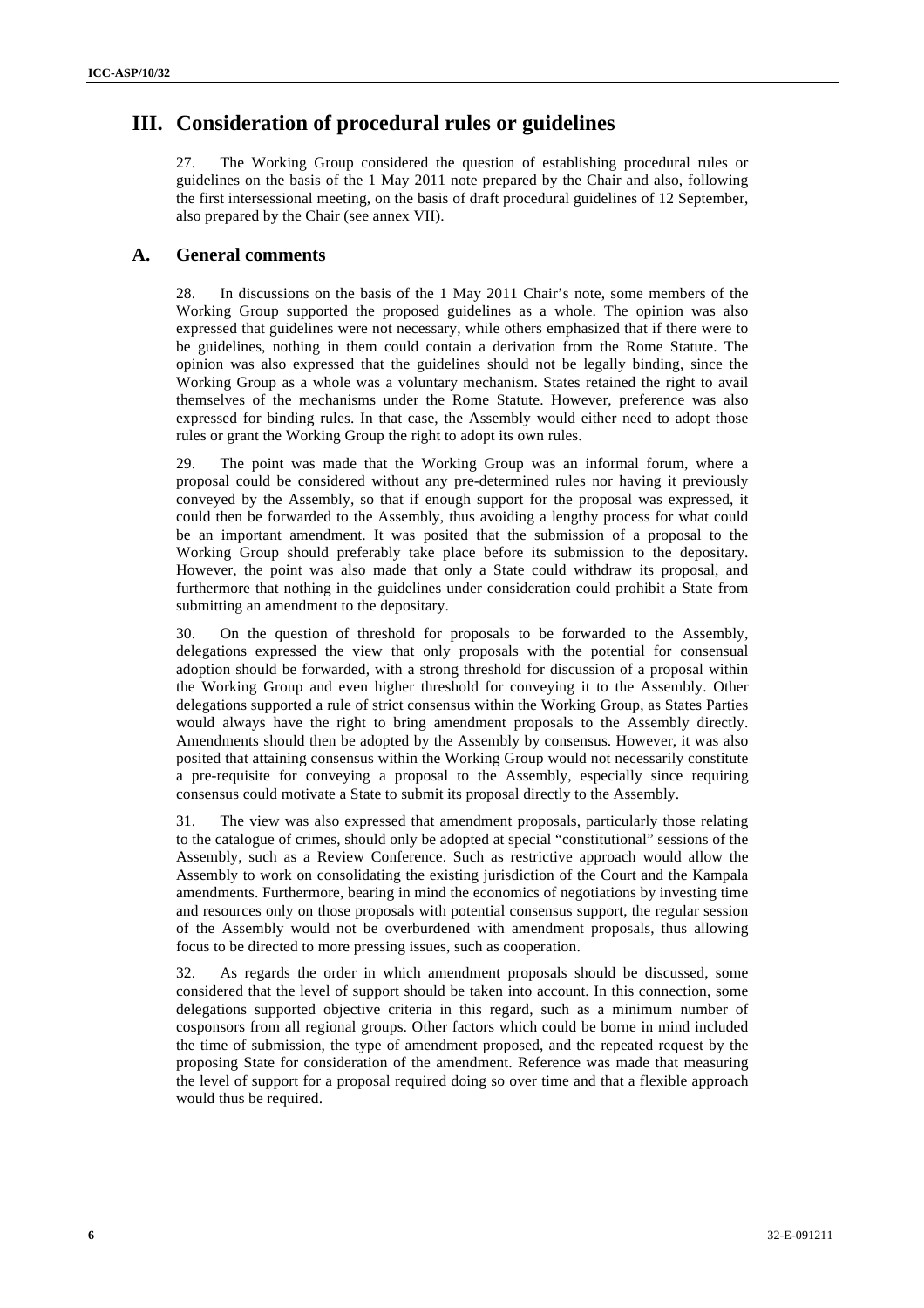### **B. Comments on the draft procedural guidelines**

33. Introducing the draft procedural guidelines of 12 September 2011, the Chair pointed out that it would be useful to understand the draft procedural guidelines as being divided into two parts. The first part, paragraphs 1 to 3, described the mandate of the Working Group and situated it within the scheme of the Rome Statute and the Rules of Procedure of the Assembly of States Parties. It clarified that the Working Group was evidently a subsidiary body of the Assembly and that all it did was subsidiary to the provisions of the Rome Statute, in particular articles 51, 121 and 122.

34. The second part of the draft guidelines, paragraphs 4 to 10, sought to clarify the core business of the Working Group: How should the Working Group process amendment proposals? The draft explained that the Working Group's primary task was preliminary discussion, prior to a formal decision of the Assembly to "take up" a proposal in the sense of article 121, paragraph 2, of the Rome Statute. The purpose of the Working Group was to advise the Assembly as to which amendments would generate enough support for an eventual adoption. Accordingly, the draft encouraged States to notify the Working Group early to start such preliminary discussion. Two central questions were then dealt with in paragraphs 6 and 9. Firstly, how should the Working Group, even if there would be no question that any proposal brought before the Working Group would be discussed, be understood to proceed when it was faced with multiple proposals and a need arose to set priorities? Secondly, what, if any, criteria should the Working Group apply to hand over a proposal to the Assembly? The draft procedural guidelines presented alternative answers to both questions.

35. On a general level, having expressed a preference for the non-binding nature of the guidelines, delegations suggested removing language that was indicative of a binding nature of the guidelines such as "shall" or "should" and replacing it with "will" or "would" throughout the draft.

36. With regard to the first part of the draft, it was suggested that there should be a limitation to proposals made by States or States Parties and the pre-existing rules applicable to the work of the Working Group should be mentioned more comprehensively. Regarding paragraph 3, the question was raised whether this article was necessary. If so, it was suggested to emphasize that nothing in the guidelines would affect the Rome Statute.

37. Regarding the second part of the draft procedural guidelines, and particularly paragraph 6, it was suggested that proposals be simply considered in the order in which they were received and that there was as such no need to give priority to proposals. It was also suggested that the goal should be to concentrate on proposals that enjoy an initial level of support, though it was difficult to adequately reflect that. Further, the opinion was expressed that paragraph 6 did not deal with the issue of how to discuss a proposal once it has been decided to be taken forward. Others noted that since all proposals would be discussed, it was merely a question of when to forward a certain proposal. The question was raised as to whether paragraph 6 was intended as a tool for deciding when to forward proposals to the Assembly or as a tool for deciding if proposals should be discussed. In that regard, the opinion was expressed that all proposals, regardless of the level of support they receive, should be discussed. It was noted that the qualifiers were rather vague and that their application only be decided in the context of a specific discussion, and that it would be very difficult to prioritise questions.

38. Regarding the alternatives presented for paragraph 6, some expressed the opinion that all alternatives in this paragraph were incompatible with article 121 of the Statute. Support was expressed for alternative 1 in paragraph 6, with some suggesting its merger with alternative 3. One such suggestion would be to refer to "proposals that have a broad initial level of support and that have a likelihood of reaching consensus". Others noted that the word "initial" might be deleted, as proposals might be under discussion in the Working Group for many years. Others expressed support for alternative 3 in paragraph 6. Further, in alternative 3 of paragraph 6, it was suggested to replace "likelihood of reaching consensus" with "broad and initial level of support among States Parties. This was based on the experiences with the crime of aggression, which many did not believe would be adopted at the Review Conference. Suggestions were also made regarding prioritization of proposals based on whether a new crime could be characterized as "one of the most serious crimes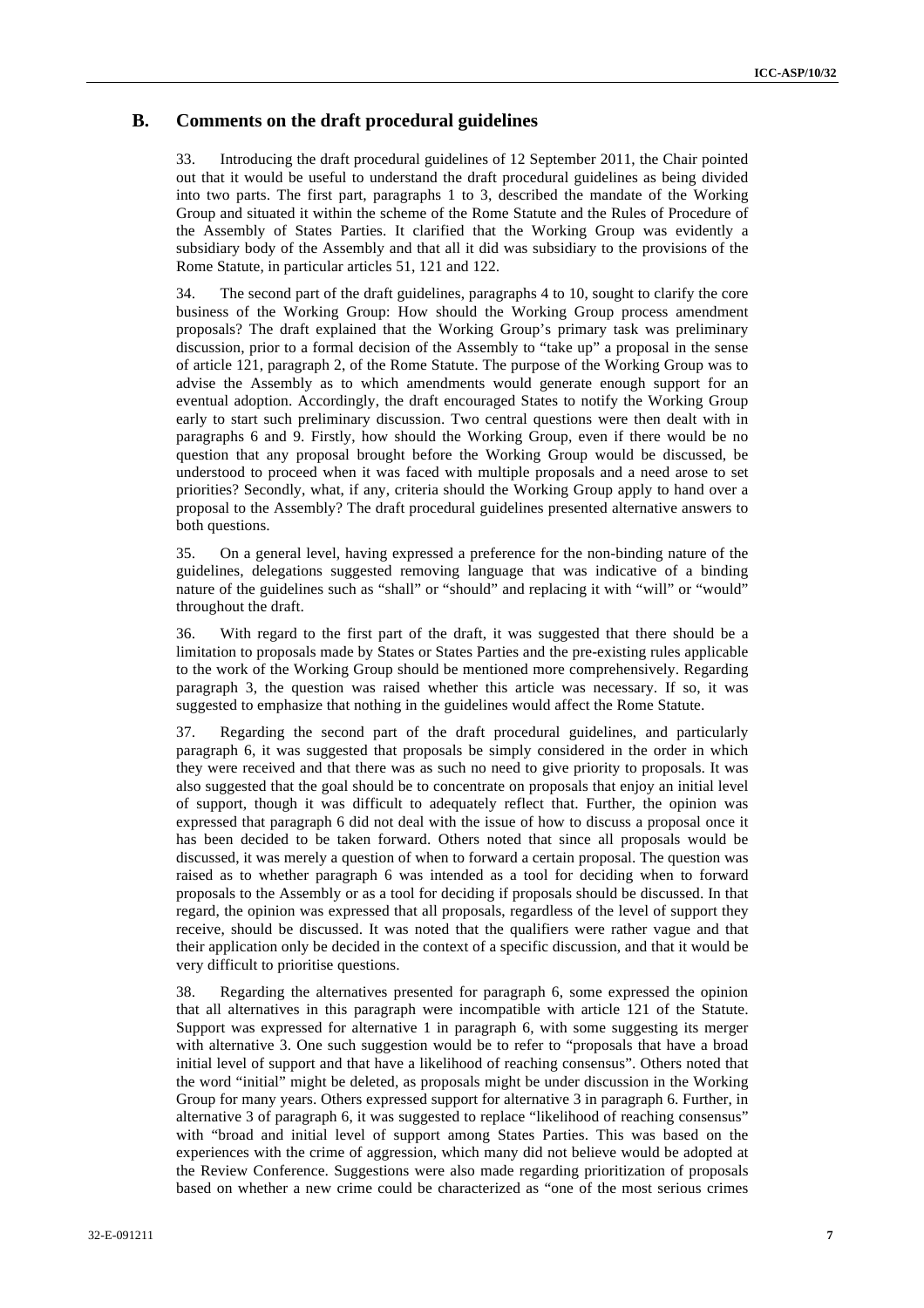under international law" and was rooted in existing prohibitions in international law. Others still expressed support for option 2 in paragraph 6. It was also suggested that paragraph 6 is not necessary, as deciding on priorities was a very political consideration.

39. As regards paragraph 9, some noted that the desirability of reaching consensus should be stressed. Others held the view that it was preferable to leave room for the Working Group to forward proposals to the Assembly even absent a consensus, in accordance with the provisions for subsidiary bodies enshrined in the Rules of Procedure of the Assembly of States Parties, a fact reflected in paragraph 2 of the draft guidelines. In that regard, it was noted that should there be derogation from the Rules of Procedure, the reason for this should be clearly stated. It was also suggested to amend the wording to reflect that a vote would require a two-thirds majority, in accordance with rule 63 of the Rules of Procedure. In this connection, the opinion was expressed that this provision would only be tenable if the guidelines were binding, as there may otherwise be some contestation. Others expressed a preference for simply deleting the last sentence of paragraph 9, as one should not add more requirements than those imposed by the Rome Statute.

# **IV. Way forward**

40. The Working Group concluded that the Chair would reformulate the draft procedural guidelines on the basis of comments made by delegations during the intersessional period.

41. The Working Group concluded its intersessional work with the following recommendations to the Assembly:

(a) Adoption, at its tenth session, of the draft amendment to rule 4 of the Rules of Procedure and Evidence (annex VI); and

(b) Inclusion in the omnibus resolution of one paragraph (annex VIII).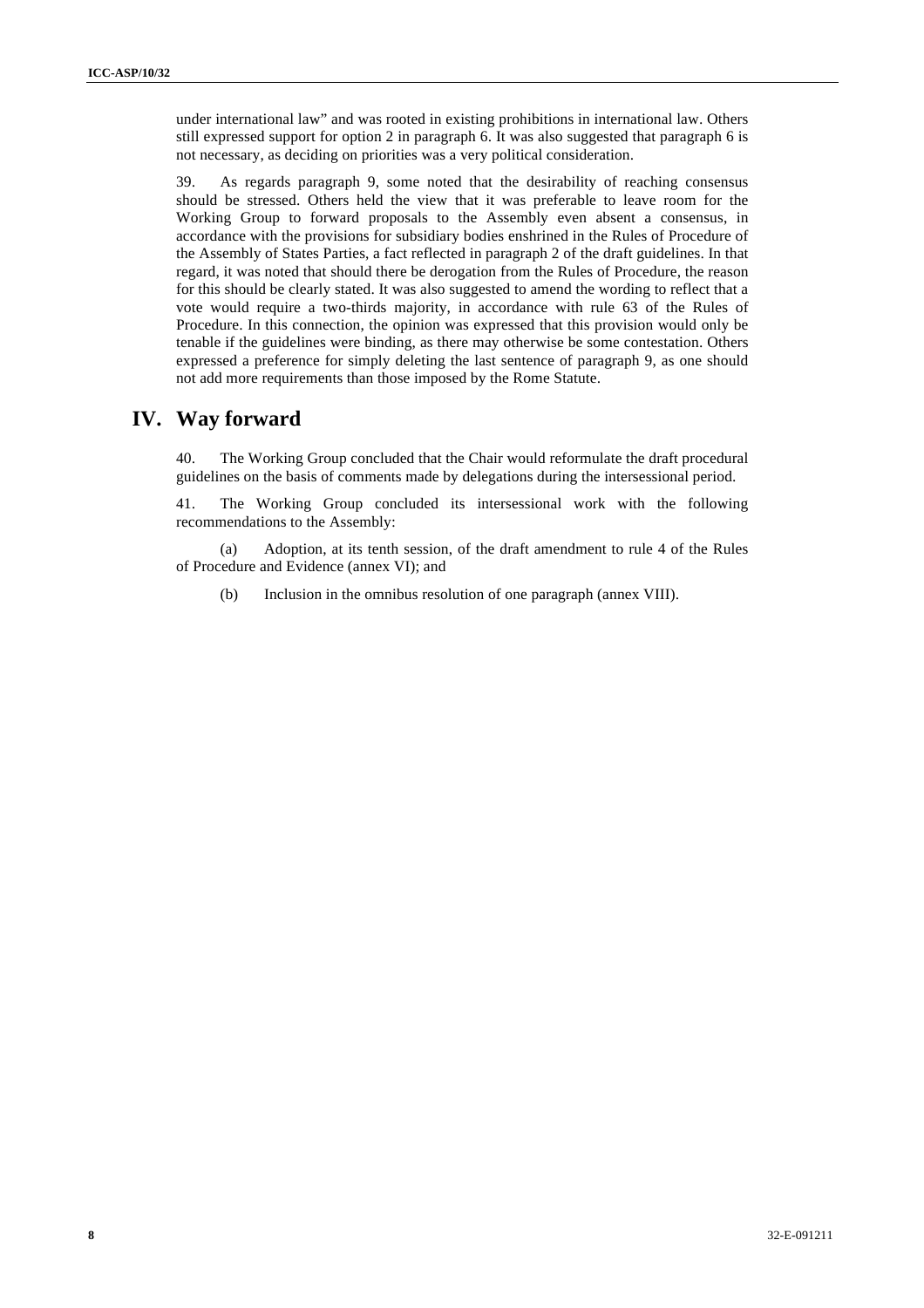### **Annex I**

# **Belgium**

#### **A. Amendments 2 and 3**

#### **Amendment 1**

*[omitted as it was adopted via resolution RC/Res.5 at the Review Conference]*

#### **Amendment 2**

*Proposed by Argentina, Belgium, Bolivia, Burundi, Cambodia, Cyprus, Ireland, Latvia, Luxembourg, Mauritius, Mexico, Romania, Samoa and Slovenia*

1. Add to article 8, paragraph 2(b), the following:

"(xxvii) Using the agents, toxins, weapons, equipment and means of delivery as defined by and in violation of the Convention on the Prohibition of the Development, Production and Stockpiling of Bacteriological (Biological) and Toxin Weapons and on their Destruction, London, Moscow and Washington, 10 April  $1972:1$ 

(xxviii) Using chemical weapons or engaging in any military preparations to use chemical weapons as defined by and in violation of the Convention on the Prohibition of the Development, Production, Stockpiling and Use of Chemical Weapons and on Their Destruction, Paris, 13 January 1993; $^2$ 

(xxix) Using anti-personnel mines as defined by and in violation of the Convention on the Prohibition of the Use, Stockpiling, Production and Transfer of Anti-Personnel Mines and on their Destruction, Ottawa 18 September 1997.<sup>"3</sup>

2. Add to article 8, paragraph 2 (e), the following:

"(xiii) Using the agents, toxins, weapons, equipment and means of delivery as defined by and in violation of the Convention on the Prohibition of the Development, Production and Stockpiling of Bacteriological (Biological) and Toxin Weapons and on their Destruction, London, Moscow and Washington, 10 April 1972;

(xiv) Using chemical weapons or engaging in any military preparations to use chemical weapons as defined by and in violation of the Convention on the Prohibition of the Development, Production, Stockpiling and Use of Chemical Weapons and on Their Destruction, Paris, 13 January 1993;

(xv) Using anti-personnel mines as defined by and in violation of the Convention on the Prohibition of the Use, Stockpiling, Production and Transfer of Anti-Personnel Mines and on their Destruction, Ottawa 18 September 1997."

#### *Justification*

The draft amendment refers to the use of specific weapons forbidden by international treaties ratified or accepted by more than four fifth of the States in the world; some of them are almost universally ratified. All are considered by an extremely large number of States as international customary law.

The first paragraph incriminates this use in case of an international armed conflict (article 8, paragraph 2(b), of the Rome Statute). The second paragraph extends the jurisdiction of the Court to the employment of such weapons in case of armed conflict not of an international character (article 8, paragraph 2(e), of the Rome Statute).

 $1$  165 States parties (25 November 2011).

 $2\overline{188}$  States parties (25 November 2011).

<sup>&</sup>lt;sup>3</sup> 157 States parties (25 November 2011).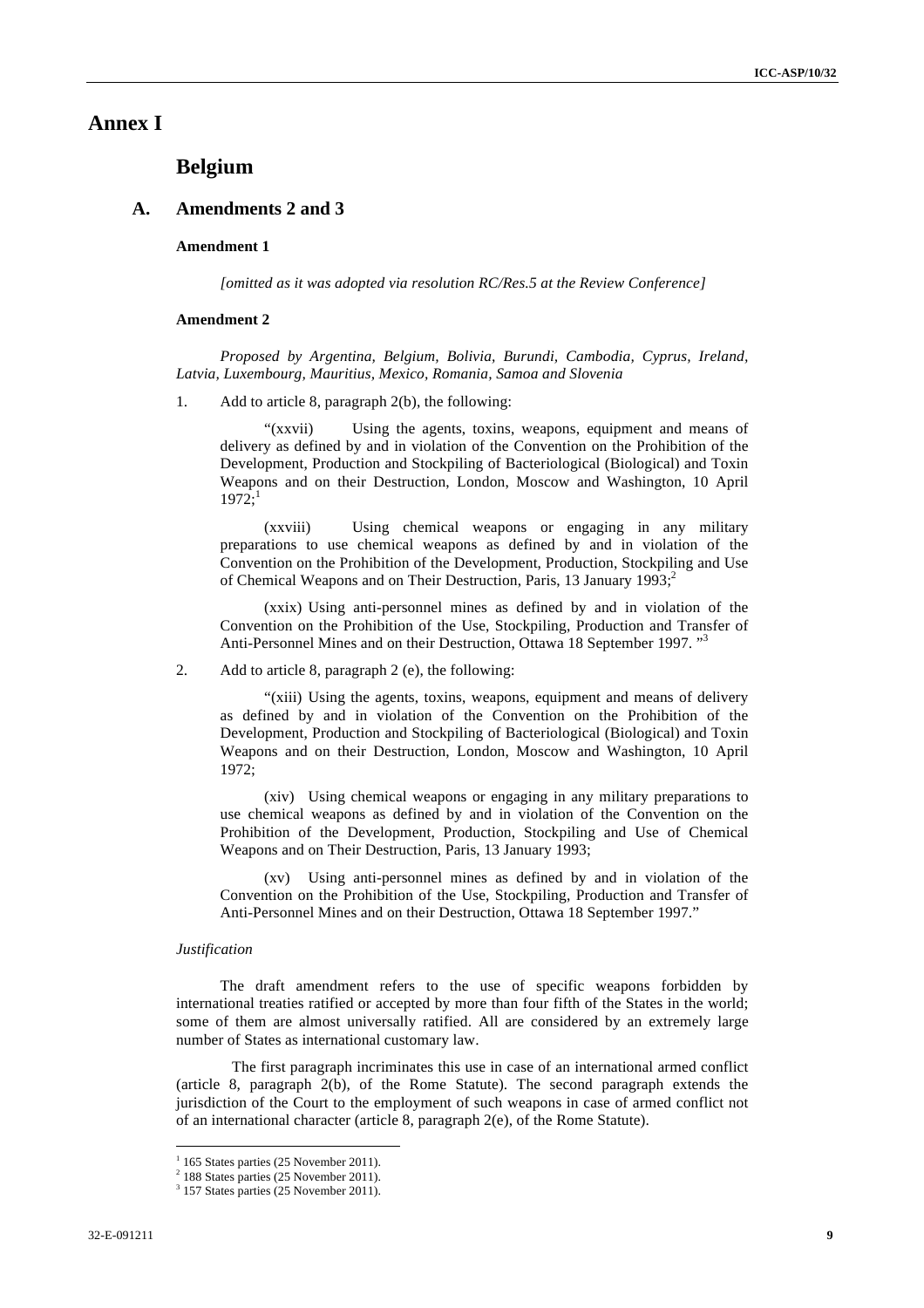#### **Amendment 3**

*Proposed by Argentina, Belgium, Bolivia, Burundi, Cambodia, Cyprus, Ireland, Latvia, Luxembourg, Mauritius, Mexico, Romania, Samoa and Slovenia*

1. Add to article 8, paragraph 2(b), the following:

"(xxx) Using weapons as defined by and in violation of any of the following Protocols to the Convention on Prohibitions or Restrictions on the Use of Certain Conventional Weapons Which May be Deemed to be Excessively Injurious or to Have Indiscriminate Effects. Geneva, 10 October 1980:

Protocol on Non-Detectable Fragments (Protocol I to the 1980 Convention), Geneva, 10 October  $1980$ ;<sup>4</sup>

Protocol on Blinding Laser Weapons (Protocol IV to the 1980) Convention), Vienne, 13 October 1995."<sup>5</sup>

2. Add to article 8, paragraph 2(e), the following:

"(xvi) Using weapons as defined by and in violation of any of the following Protocols to the Convention on Prohibitions or Restrictions on the Use of Certain Conventional Weapons Which May be Deemed to be Excessively Injurious or to Have Indiscriminate Effects. Geneva, 10 October 1980:

Protocol on Non-Detectable Fragments (Protocol I to the 1980) Convention). Geneva, 10 October 1980;

Protocol on Blinding Laser Weapons (Protocol IV to the 1980 Convention), Vienne, 13 October 1995."

#### *Justification*

The draft amendment refers to the use of weapons forbidden by two Protocols to the 1980 Convention which are broadly ratified or accepted. Both are considered by a large number of States as international customary law.

The first paragraph incriminates this use in case of an international armed conflict (article 8, paragraph 2(b), of the Rome Statute). The second paragraph extends the jurisdiction of the Court to the employment of such weapons in case of armed conflict not of an international character (article 8, paragraph 2(e), of the Rome Statute).

### **B. Revised amendments 2 and 3**

#### **Amendment 2**

l

1. Add to article 8, paragraph 2(b), the following:

"(xxvii) Employing the agents, toxins, weapons, equipment and means of delivery as defined by and in violation of the Convention on the Prohibition of the Development, Production and Stockpiling of Bacteriological (Biological) and Toxin Weapons and on their Destruction, London, Moscow and Washington, 10 April  $1972; ^{6}$ 

(xxviii) Employing chemical weapons or engaging in any military preparations to use chemical weapons as defined by and in violation of the Convention on the Prohibition of the Development, Production, Stockpiling and Use of Chemical Weapons and on Their Destruction, Paris, 13 January 1993;<sup>7</sup>

 $4$  112 States parties (25 November 2011).

 $^5$  100 States parties (25 November 2011).

 <sup>165</sup> States parties (25 November 2011).

<sup>7</sup> 188 States parties (25 November 2011).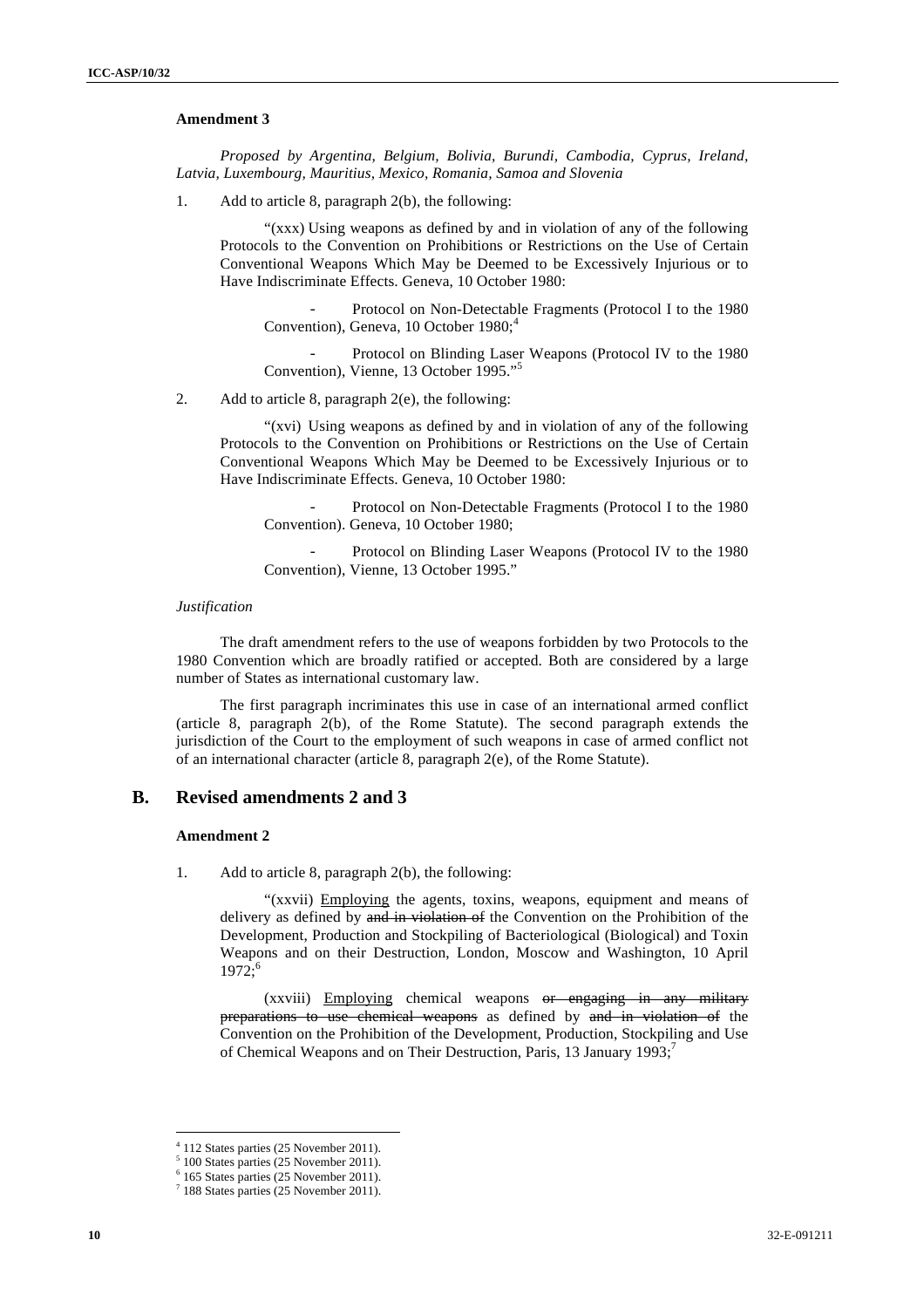(xxix) Employing anti-personnel mines as defined by and in violation of the Convention on the Prohibition of the Use, Stockpiling, Production and Transfer of Anti-Personnel Mines and on their Destruction, Ottawa 18 September 1997."<sup>8</sup>

2. Add to article 8, paragraph 2(e), the following:

"(xiii) Employing the agents, toxins, weapons, equipment and means of delivery as defined by and in violation of the Convention on the Prohibition of the Development, Production and Stockpiling of Bacteriological (Biological) and Toxin Weapons and on their Destruction, London, Moscow and Washington, 10 April 1972;

(xiv) Employing chemical weapons or engaging in any military preparations to use chemical weapons as defined by and in violation of the Convention on the Prohibition of the Development, Production, Stockpiling and Use of Chemical Weapons and on Their Destruction, Paris, 13 January 1993;

(xv) Employing anti-personnel mines as defined by and in violation of the Convention on the Prohibition of the Use, Stockpiling, Production and Transfer of Anti-Personnel Mines and on their Destruction, Ottawa 18 September 1997."

#### **Amendment 3**

1. Add to article 8, paragraph 2(b), the following:

" $(xxx)$  Employing weapons as defined by and in violation of any of the following Protocols to the Convention on Prohibitions or Restrictions on the Use of Certain Conventional Weapons Which May be Deemed to be Excessively Injurious or to Have Indiscriminate Effects. Geneva, 10 October 1980:

Protocol on Non-Detectable Fragments (Protocol I to the 1980) Convention), Geneva, 10 October  $1980^9$ ;

Protocol on Blinding Laser Weapons (Protocol IV to the 1980 Convention), Vienne, 13 October 1995<sup>10</sup>."

2. Add to article 8, paragraph 2 (e), the following:

"(xvi) Employing weapons as defined by  $\theta$  and in violation of any of the following Protocols to the Convention on Prohibitions or Restrictions on the Use of Certain Conventional Weapons Which May be Deemed to be Excessively Injurious or to Have Indiscriminate Effects. Geneva, 10 October 1980:

Protocol on Non-Detectable Fragments (Protocol I to the 1980 Convention). Geneva, 10 October 1980;

Protocol on Blinding Laser Weapons (Protocol IV to the 1980) Convention), Vienne, 13 October 1995."

#### **Explanations:**

*Amendments 2 and 3: on the use of the terms "using":* 

It is suggested to replace, in Amendments 2 and 3, the word "using" with the word "employing". The purpose of this new draft is to establish consistency with the terms already used in article 8 of the Rome Statute concerning prohibited weapons (article 8, paragraphs 2 (b), (xvii), (xviii), (xix) and (xx)).

 $\frac{8}{2}$  157 States parties (25 November 2011).

 <sup>112</sup> States parties (25 November 2011).

 $10^{10}$  100 States parties (25 November 2011).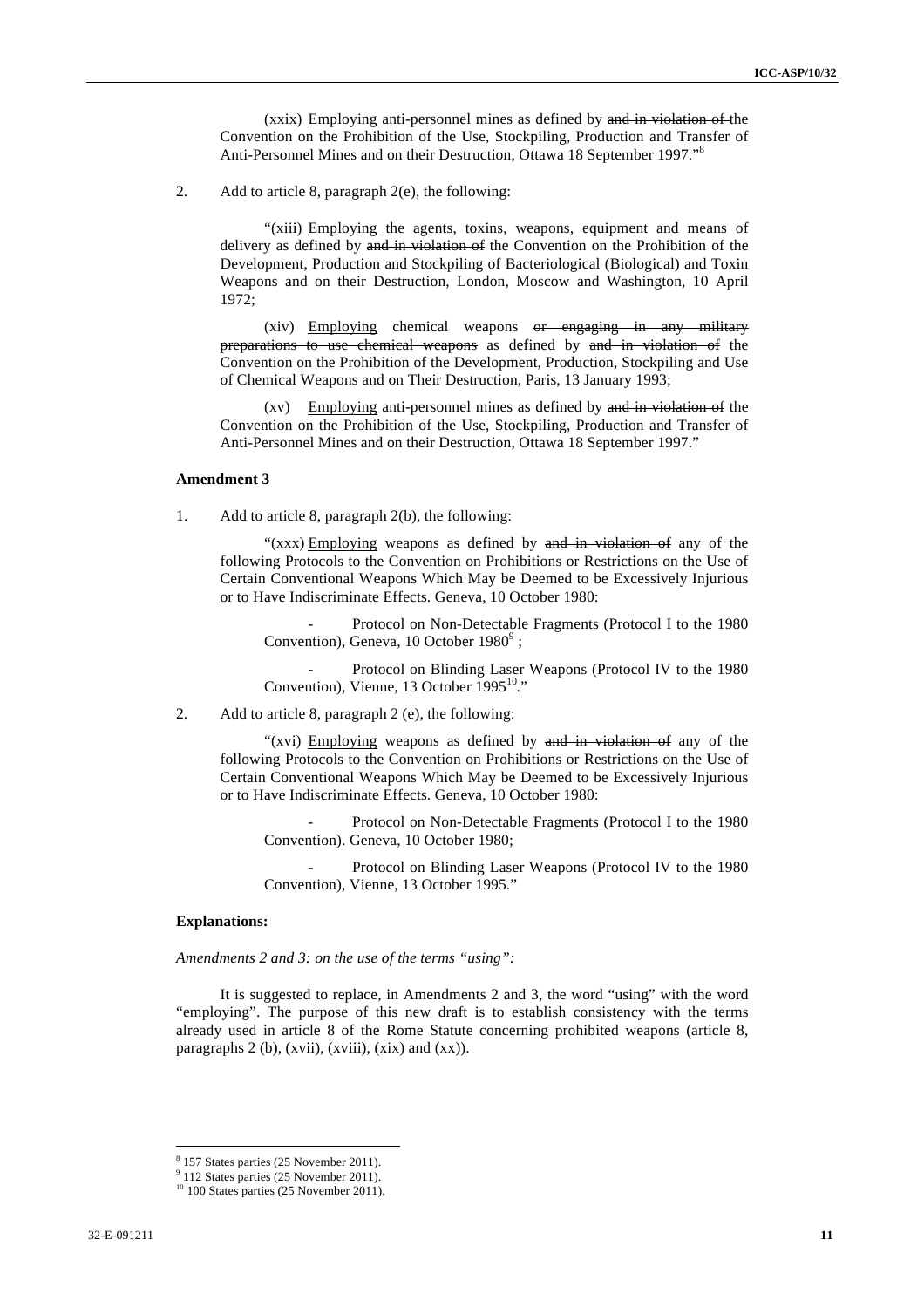*Amendment 2, paragraph 1, line 2 and paragraph 2 line 2: deletion of the terms "engaging in any military preparations to use chemical weapons":*

Following comments made by States, it is suggested to delete, in Amendment 2, paragraph 1, line 2, and paragraph 2, line 2, the terms "engaging in any military preparations to use chemical weapons". The existing provisions of Rome Statute, article 8, concerning prohibited weapons, take into account only the use of certain weapons and do not encompass the preparation to use those weapons. It is consistent to use the same formula for all prohibited weapons.

#### *Amendments 2 and 3: on the use of the terms "as defined by and in violation of":*

It is suggested to replace the words "as defined by and in violation of" with the words "as defined by". The current wording of the amendments raises problem as far as the new criminalization's scope of application is concerned. The words "in violation of" imply that a State that ratifies the amendments has to be party to the Conventions to which the amendments refer in order for those amendments to take effect. If a State ratifies the proposed amendments without being party to one or more Conventions, the using of the prohibited weapons, by a State national or on the State's territory, would not be made "in violation of" that or those Convention(s). In order to avoid this illogical consequence of an ineffective ratified amendment, it is suggested to keep only the terms "as defined by". These terms imply that the prohibition set forth in Amendments 2 and 3 will apply to the nationals and on the territory of the States which will ratify this or these amendments, the question of whether it is a State Party being irrelevant. In this respect, it is recalled that the entry into force of the proposed amendments is governed by article 121, paragraph 5, of the Rome Statute. According to this article, "Any amendment to articles 5, 6, 7 and 8 of this Statute shall enter into force for those States Parties which have accepted the amendment one year after the deposit of their instruments of ratification or acceptance (…)". The States that are not parties to the Conventions to which the amendments refer will acknowledge, by means of the ratification of the aforementioned amendments, the Court's jurisdiction regarding those crimes if they do not prosecute those crimes themselves.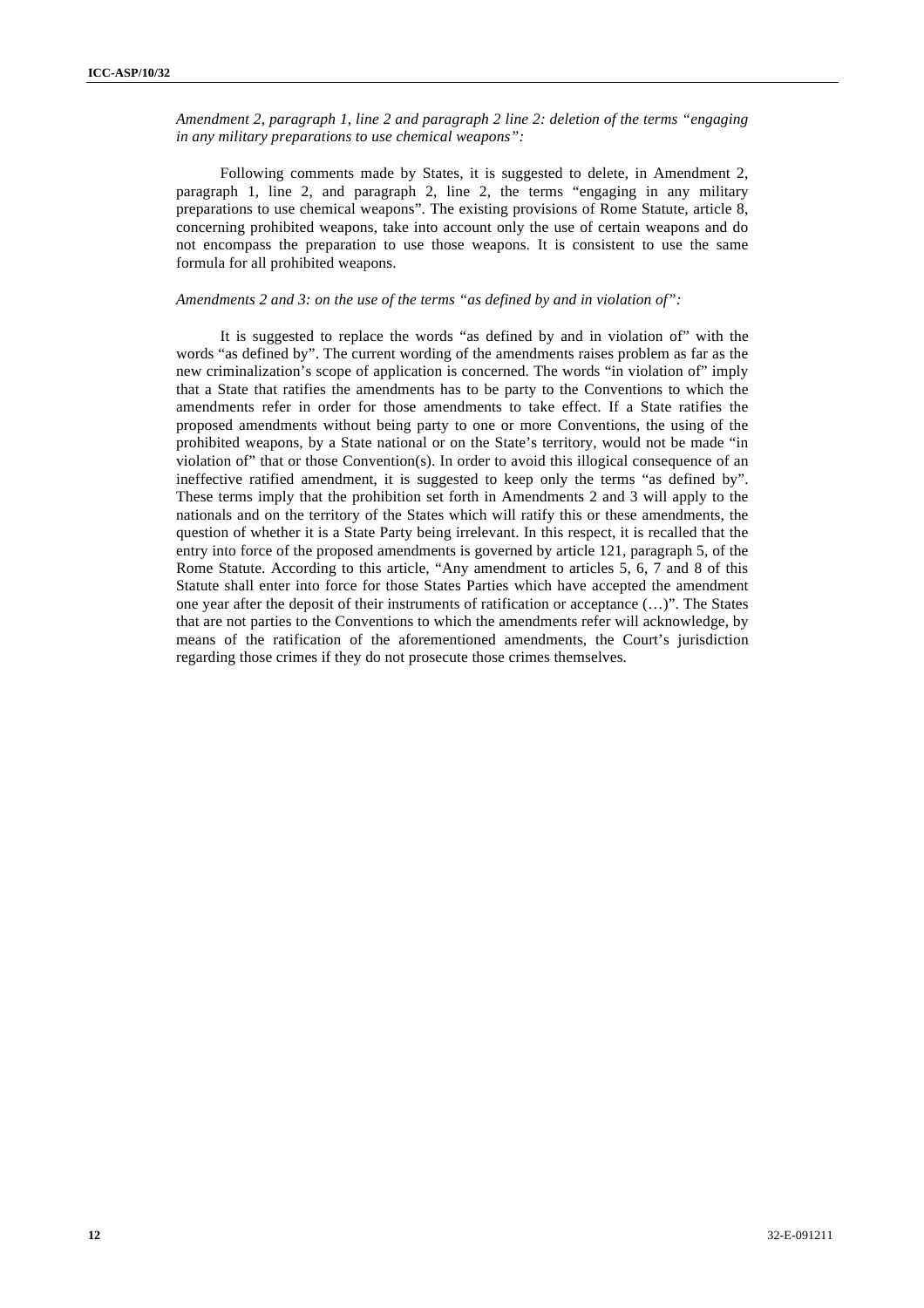# **Annex II**

# **Mexico**

# **Amendment to article 8 of the Rome Statute of the International Criminal Court regarding the use of nuclear weapons**

### **Position Paper**

In the framework of the Working Group on Amendments to the Rome Statute of the Assembly of States Parties, Mexico will continue reasserting its amendment proposal to article 8 of the Rome Statute to criminalize the use of nuclear weapons in the context of an international armed conflict as a war crime, as follows:

#### **Proposed amendment**

Add to article 8, paragraph 2, b), the following:

**(…) Employing nuclear weapons.**

This proposal is based on the following considerations:

#### **1. The use of nuclear weapons is contrary to the principles of distinction and proportionality that underlie International Humanitarian Law (IHL):**

(a) In resolution 1653 (XVI), the United Nations General Assembly decided that: "The use of nuclear and thermo-nuclear weapons would exceed even the scope of war and cause indiscriminate suffering and destruction to mankind and civilization and, as such, is contrary to the rules of international law and to the laws of humanity."1 

(b) The principles of distinction and proportionality are fundamental principles of IHL:

(i) According to the principle of distinction, "Parties to the conflict shall at all times distinguish between the civilian population and combatants and between civilian objects and military objectives and accordingly shall direct their operations only against military objectives."

(ii) According to the principle of proportionality, indiscriminate attacks are prohibited, including those that employ methods or means of combat:

The effects of which cannot be limited, which "are of a nature" to strike military objectives and civilians or civilian objects without distinction"<sup>3</sup>; and

Which may be expected to cause effects among civilian population (loss of life, injury, damage to civilian objects) "which would be excessive in relation to the concrete and direct military advantage anticipated".<sup>4</sup>

 $\overline{a}$ 

<sup>1</sup> Resolution 1653 (XVI) of the General Assembly, November 24 1961, operative paragraph 1, subparagraph b).

<sup>2</sup> Articles 48 and 51 of Additional Protocol I to the 1949 Geneva Conventions and Norms 1, 2, 7, 11, 12 and 13 of Customary International Humanitarian Law.

<sup>&</sup>lt;sup>3</sup> Article 51.4(c) of Additional Protocol I to the 1949 Geneva Conventions.

<sup>4</sup> Article 51.5(b) of Additional Protocol I to the 1949 Geneva Conventions and Norms 14, 15, 16, 17, 18 and 19 of Customary International Humanitarian Law.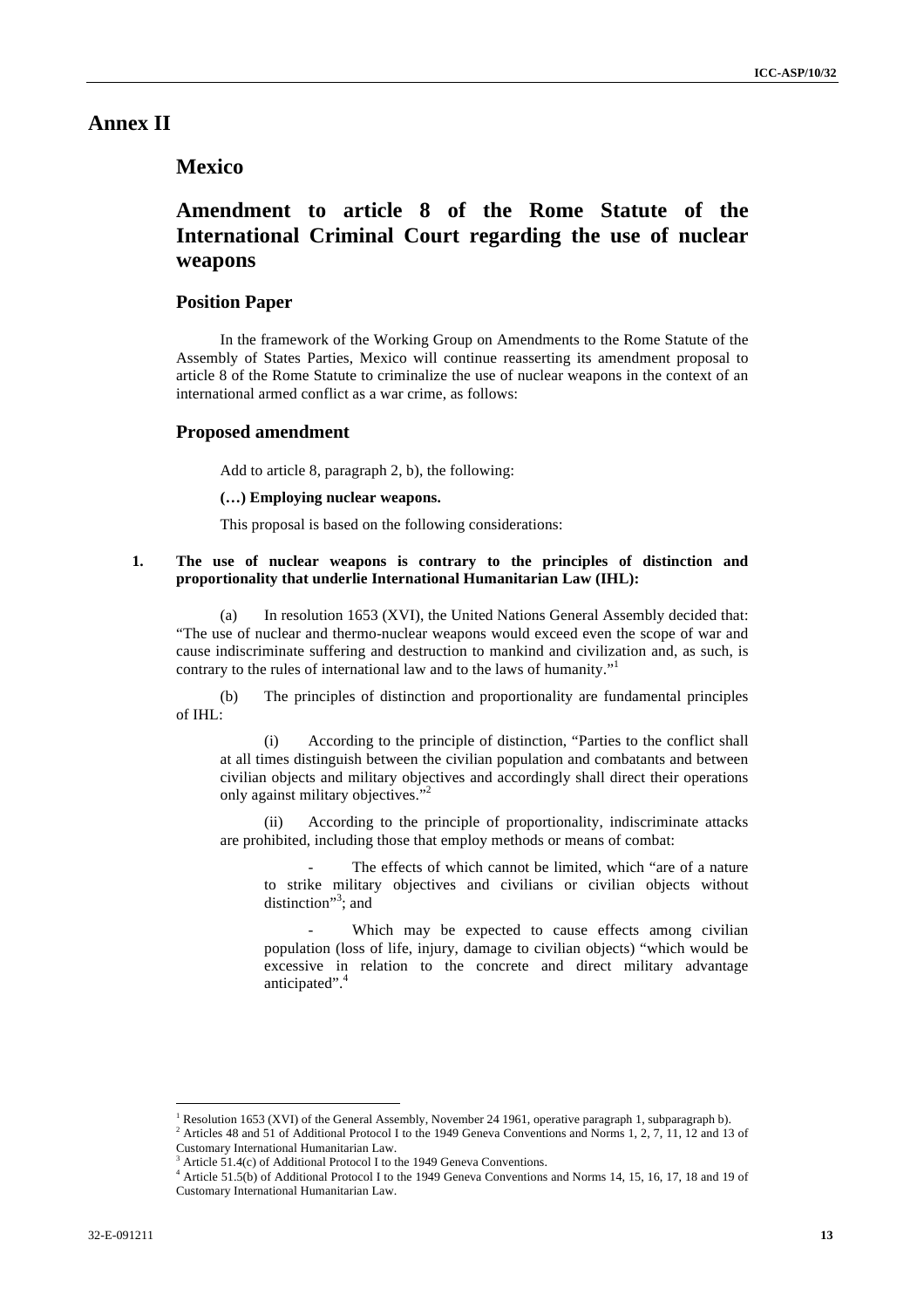(c) Consistent with such principles, according to conventional and customary IHL "It is prohibited to employ weapons, projectiles and material and methods of warfare of a nature to cause superfluous injury or unnecessary suffering"<sup>5</sup>. In addition, IHL includes the prohibition of the use of methods or means of warfare that are expected to cause widespread, long-term and severe damage, prejudicing the health or survival of the population<sup>6</sup>.

(d) Without a doubt, the use of nuclear weapons in an international armed conflict would be contrary to the principles of distinction and proportionality that underlie IHL, as well as to the norms of IHL that protect the environment. Nuclear weapons are, by their own nature, indiscriminate arms that cannot be directed to a specific military objective. If used in the context of an international armed conflict, they are likely to cause loss of civilian life, unnecessary injuries and harm to civilians, as well as damage to civilian objects, and their harmful effects would escape, in space and time, the control of those who use them. Various international treaties recognize these characteristics<sup>7</sup>.

(e) The International Court of Justice, in its Advisory Opinion dated 8th July, 1996 on The Legality of Threat or Use of Nuclear Weapons, expressly recognizes that: "the threat or use of nuclear weapons would generally be contrary to the rules of international law applicable in armed conflict, and in particular the principles and rules of humanitarian law."

(f) For the reasons stated above, the use of nuclear weapons in the context of an international armed conflict complies with the characteristics of grave breaches to IHL referred to by the Geneva Conventions and their Additional Protocols<sup>8</sup>.

#### **2. As it is a grave breach to IHL, the use of nuclear weapons must be criminalized as a war crime in the Rome Statute:**

(a) Article 8 of the Rome Statute recognizes as war crimes the "serious violations of the laws and customs applicable in international armed conflict, within the established framework of international law", and enlists each of the acts that would represent such a violation.

As evidenced in the previous section, the use of nuclear weapons in the context of an international armed conflict is a grave breach to IHL, which justifies the inclusion of this conduct in the Rome Statute among those acts enlisted as war crimes by article 8.2(b).

(c) Criminalizing the use of nuclear weapons is not a new issue for States Parties to the Rome Statute. Deliberations over this topic were not concluded during the 1998 Rome Conference, reason for which it is necessary for the international community to mend this gap.

#### **3. Criminalizing the use of nuclear weapons as a war crime in article 8.2(b) of the Rome Statute is necessary and complementary to other subparagraphs of that article.**

(a) Article 8.2(b) of the Rome Statute states, in subparagraph (iv), as a war crime, the act of "Intentionally launching an attack in the knowledge that such attack will cause incidental loss of life or injury to civilians or damage to civilian objects or widespread, long-term and severe damage to the natural environment which would be clearly excessive in relation to the concrete and direct overall military advantage anticipated".

 $\overline{a}$ 

<sup>&</sup>lt;sup>5</sup> Article 35 of Additional Protocol I to the 1949 Geneva Conventions and Norms 70 and 71 of Customary International Humanitarian Law.

<sup>6</sup> Article 55 of Additional Protocol I to the 1949 Geneva Conventions and Norms 43, 44 and 45 of Customary International Humanitarian Law.

 $^7$  E.g., Comprehensive Nuclear-Test-Ban Treaty; Treaty for the prohibition of nuclear weapons in Latin America (the Treaty of Tlatelolco); Treaty on the Non-Proliferation of nuclear weapons; Treaty banning nuclear weapon tests in the atmosphere, in outer space and under water; Treaty on the prohibition of the emplacement of nuclear weapons and other weapons of mass destruction on the seabed and the ocean floor and in the subsoil thereof.<br><sup>8</sup> As not the list of group breaches contained in erticle 85.2(b) of Additional Protecel L to the 1940 G

As per the list of grave breaches contained in article 85.3(b) of Additional Protocol I to the 1949 Geneva Conventions, and in articles 50, 51, 130 and 147 of 1949 Geneva Conventions I, II, III and IV, respectively.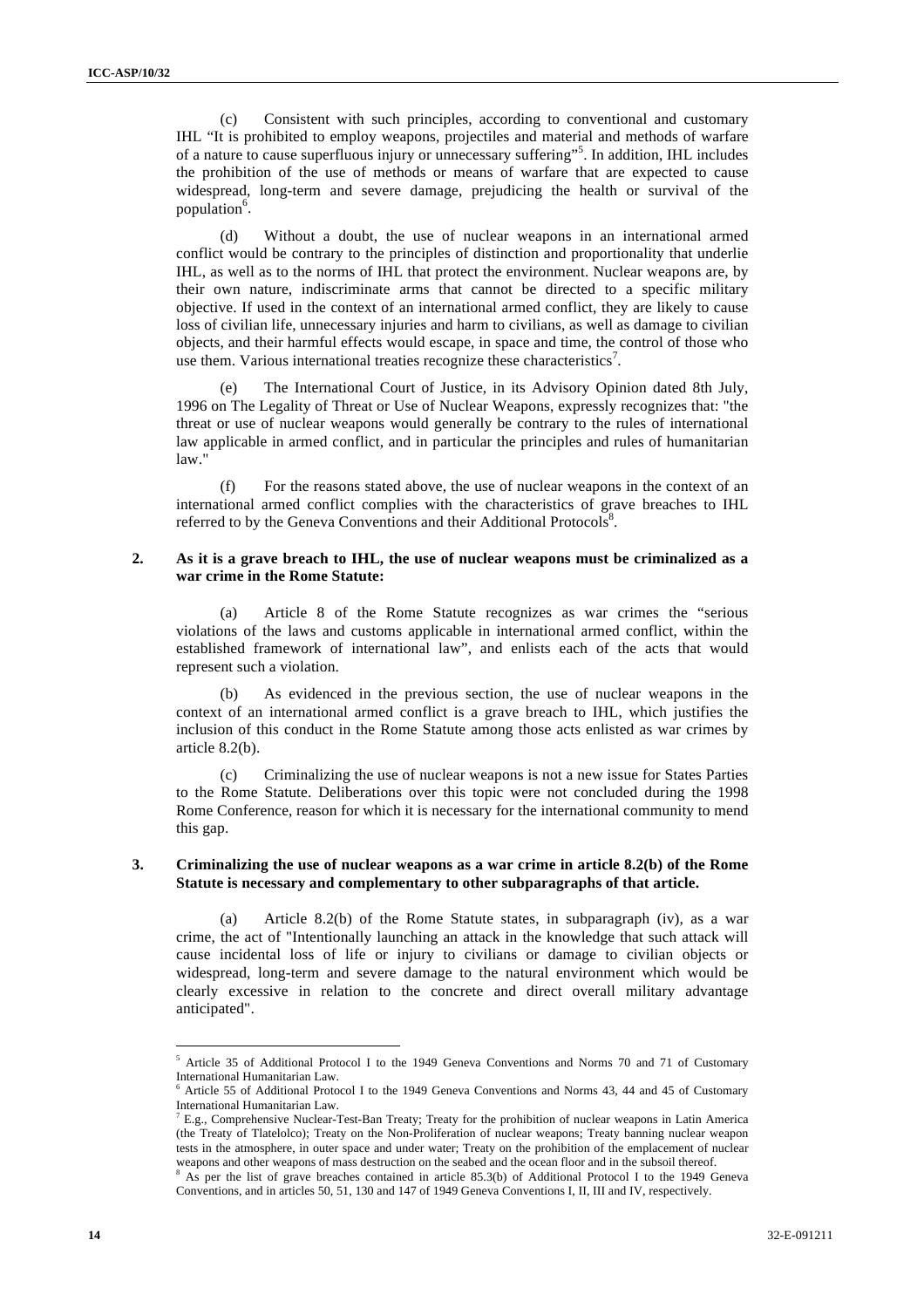(b) In addition to this general criminalization, subparagraphs (xvii), (xviii) and (xix) of article 8.2(b) of the Rome Statute criminalize specifically as war crimes the acts of employing:

(i) Poison or poisoned weapons;

(ii) asphyxiating, poisonous or other gases, and all analogous liquids, materials or devices; and

(iii) bullets which expand or flatten easily in the human body, such as bullets with a hard envelope which does not entirely cover the core or is pierced with incisions.

In light of the above, it is unjustified that article 8.2(b), while criminalizing specifically the use of the above-mentioned arms, does not specifically criminalize the use of other arms that have an indiscriminate destructive effect that is considerably greater than the effect of the arms already criminalized, as is the case of nuclear weapons.

(d) Subparagraph (xx) of article 8.2(b) criminalizes as a war crime the act of "employing weapons, projectiles and material and methods of warfare which are of a nature to cause superfluous injury or unnecessary suffering or which are inherently indiscriminate in violation of the international law of armed conflict". Nevertheless, it subjects this conduct to a condition: "provided that such weapons, projectiles and material and methods of warfare are the subject of a comprehensive prohibition and are included in an annex to this Statute, by an amendment in accordance with the relevant provisions set forth in articles 121 and 123". Due to the fact that, to date, the annex referred to in this subparagraph has not been adopted, the condition to which it is subject has not been complied with and, therefore, fraction (xx) of article 8.2(b) is, in practice, inoperative.

(e) In view of the above, it is necessary and justified to include an express criminalization of the use of nuclear weapons in the context of an international armed conflict as a war crime in article 8.2(b) of the Rome Statute, which would complement the other subparagraphs currently contained in this article.

#### **4. Criminalizing the use of nuclear weapons as a war crime is different to the issue of the legality of the possession of this type of arms**

The criminalization of the use of nuclear weapons should NOT be confused with the efforts of the international community to reach a treaty on general and complete disarmament under article VI of the Treaty of the Non-Proliferation of nuclear weapons. The seriousness of the use of nuclear weapons justifies their criminalization as a war crime independently of the course taken by nuclear disarmament negotiations.

#### **5. The amendment would enter into force only for those States Parties which have accepted it**

Being an amendment to article 8 of the Statute, its entry into force will be only for those States Parties which have accepted it, which will allow such States Parties to decide on their acceptance of the amendment.

#### **6. Establishing as a war crime the use of nuclear weapons would be compatible with the grounds for excluding criminal responsibility provided in the Rome Statute**

(a) Article 31.1 (c) of the Rome Statute provides among the grounds for excluding criminal responsibility, that a person shall not be criminally responsible if, at the time of that person's conduct: "[t]he person acts reasonably to defend himself or herself or another person or, in the case of war crimes, property which is essential for the survival of the person or another person or property which is essential for accomplishing a military mission, against an imminent and unlawful use of force in a manner proportionate to the degree of danger to the person or the other person or property protected."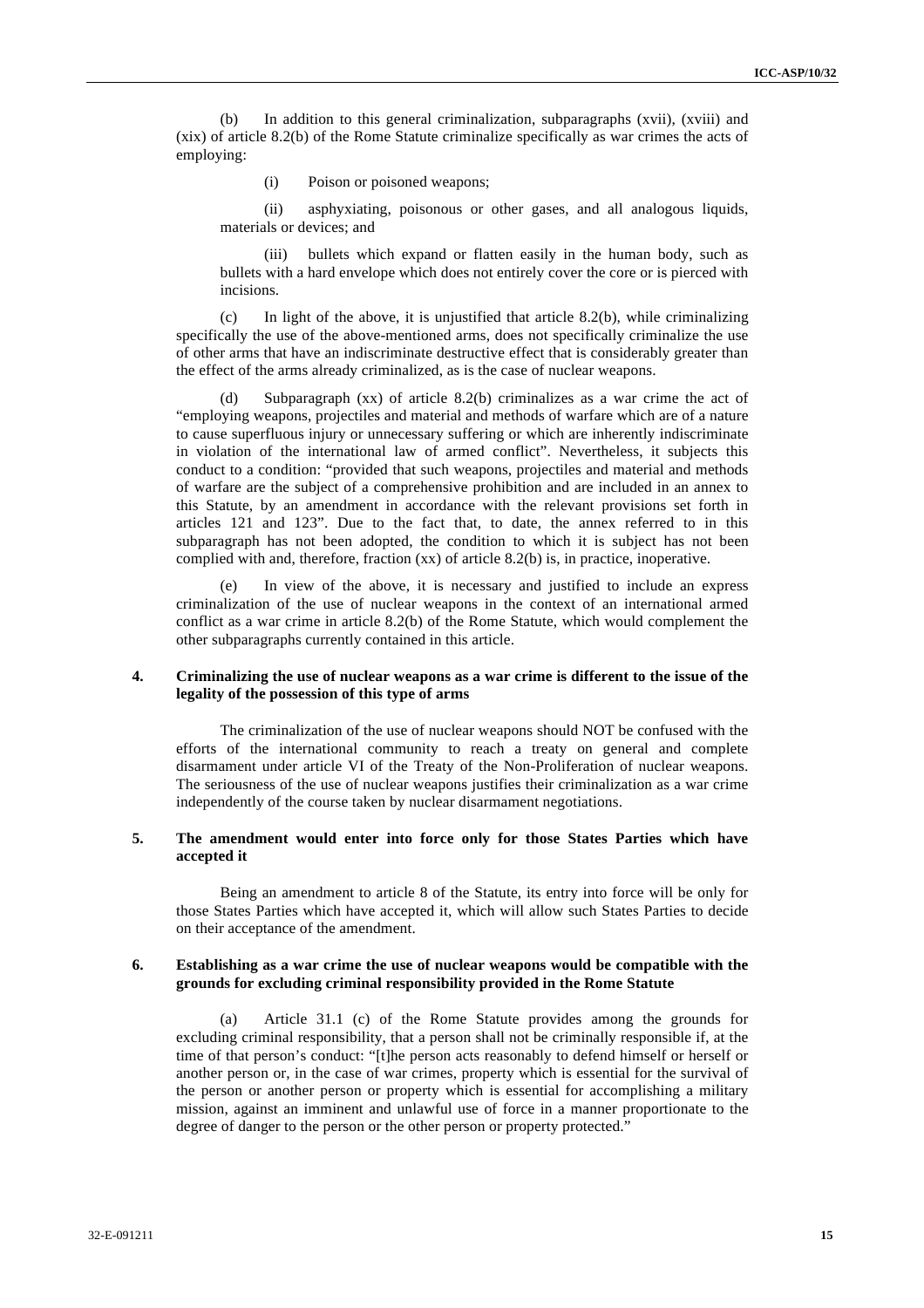(b) The International Court of Justice in its Advisory Opinion of 8 July 1996, despite recognizing that in general the threat or use of these weapons would be contrary to the International Law, also mentioned that "the Court cannot conclude definitively whether the threat or use of nuclear weapons would be lawful or unlawful in an extreme circumstance of self-defence, in which the very survival of a State would be at stake". It recognized, however, that in any case, the use of nuclear weapons must:

(i) Be consistent with paragraph 4 of Article 2 of the Charter of the United Nations, and comply with the requirements of necessity and proportionality in article 51 of the Charter<sup>9</sup>; and

(ii) Be compatible with "the requirements of the international law applicable in armed conflict, particularly those of the principles and rules of international humanitarian law, as well as with specific obligations under treaties and other undertakings which expressly deal with nuclear weapons"<sup>10</sup>.

(c) The proposed amendment would be consistent with article 31.1 (c) of the Rome Statute considering the provisions of the aforementioned Advisory Opinion. In order for those grounds to exclude criminal responsibility of a person that uses nuclear weapons, this could only occur in the remote case that such weapons are used in extreme circumstances of self-defence in which the very survival of the State would be at stake, when such use complies with the above mentioned $11$ . However, it should be emphasized that the Court itself has recognized that, regarding the principles and norms of international humanitarian law, "[i]n view of the unique characteristics of nuclear weapons [...], the use of such weapons in fact seems scarcely reconcilable with respect for such requirements"<sup>12</sup>.

 $\overline{a}$ 

 $9$  Advisory Opinion of 8 July 1996, paragraph 105. 2 (c).

<sup>&</sup>lt;sup>10</sup> Advisory Opinion of 8 July 1996, paragraph 105. 2 (d).

<sup>&</sup>lt;sup>11</sup> It should be recalled that established principles of international law of armed conflicts are applicable law for the

International Criminal Court, as per article 21 (b) of the Rome Statute.

<sup>&</sup>lt;sup>12</sup> Advisory Opinion of 8 July 1996, paragraph 95.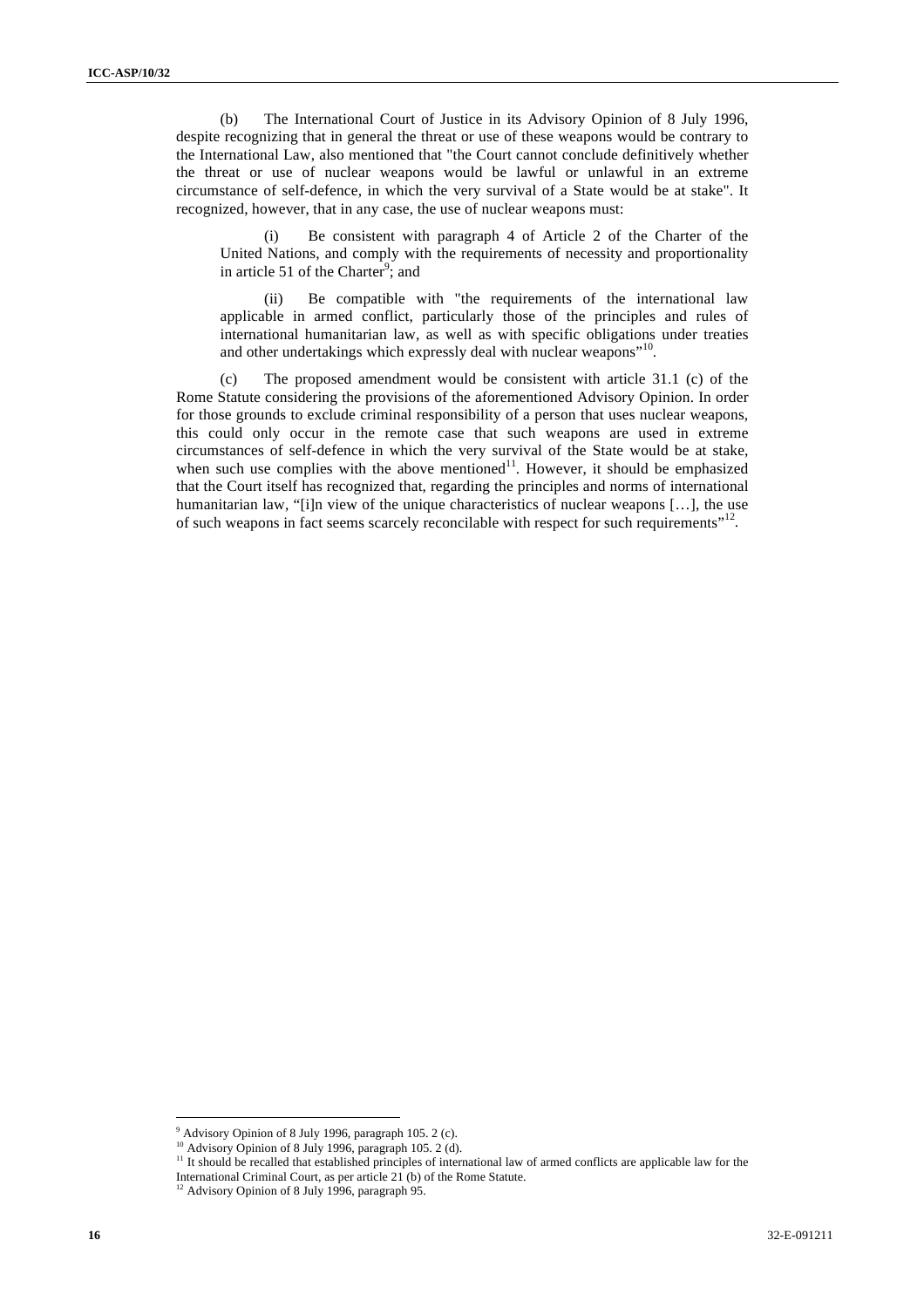# **Annex III**

### **Netherlands**

# **Proposal for the inclusion of the crime of terrorism in the Rome Statute**

To further advance the cause of justice and the rule of law on a global scale, the Netherlands is of the view that the time has come to consider the inclusion of the crime of terrorism in the list of crimes for which the Court has jurisdiction.

Terrorism is one of the biggest and most challenging threats the world is facing in the twenty-first century. The international community stands united in its strong condemnation of terrorism in all its forms and manifestations, committed by whomever, wherever and for whatever purposes, as it constitutes one of the most serious threats to international peace and security (see for instance A/Res/60/288 - The United Nations Global Counter-Terrorism Strategy). Indeed, terrorist acts, by whomever and wherever perpetrated and whatever their forms, methods or motives, are serious crimes of concern to the international community. We have all committed ourselves to cooperate fully in the fight against terrorism, in accordance with our obligations under international law, in order to find, deny safe haven and bring to justice, on the basis of the principle of extradite or prosecute, any person who supports, facilitates, participates or attempts to participate in the financing, planning, preparation or perpetration of terrorist acts or provides safe havens. Yet, at the same time, there is all too often impunity for acts of terrorism in cases where states appear unwilling or unable to investigate and prosecute such crimes.

Impunity for such serious crimes calls for a role for the International Criminal Court. After all, the Court has been established to prosecute the most serious crimes of concern to the international community. In 1998, the Rome Conference adopted Resolution E, which specifically qualifies terrorist acts as such. In Resolution E, regret is expressed that no generally acceptable definition of the crime of terrorism could be agreed upon for the inclusion within the jurisdiction of the Court. Unfortunately, this is still the case today. While we must therefore further increase our efforts to overcome this lack of agreement, we should at the same time start moving towards preparing the provisional inclusion of the crime of terrorism in the jurisdiction of the Court. Resolution E recommends that a Review Conference considers, *inter alia*, the crime of terrorism, with a view to arriving at an acceptable definition and its inclusion in the list of crimes within the jurisdiction of the Court.

The Netherlands considers that the time has come to take the necessary preparatory steps, in order to be able to defeat impunity for acts of terrorism. To this end, and in the light of the absence of a generally acceptable definition of terrorism, the Netherlands proposes to use the same approach as has been accepted for the crime of aggression, i.e. the inclusion of the crime of terrorism in the list of crimes laid down in Article 5.1 of the Statute while at the same time postponing the exercise of jurisdiction over this crime until a definition and conditions for the exercise of jurisdiction have been agreed upon.

Accordingly, the Netherlands proposes to amend the Rome Statute as follows:

#### **Proposed amendments**

#### **Article 5**

#### **Crimes within the jurisdiction of the Court**

The jurisdiction of the Court shall be limited to the most serious crimes of concern to the international community as a whole. The Court has jurisdiction in accordance with this Statute with respect to the following crimes: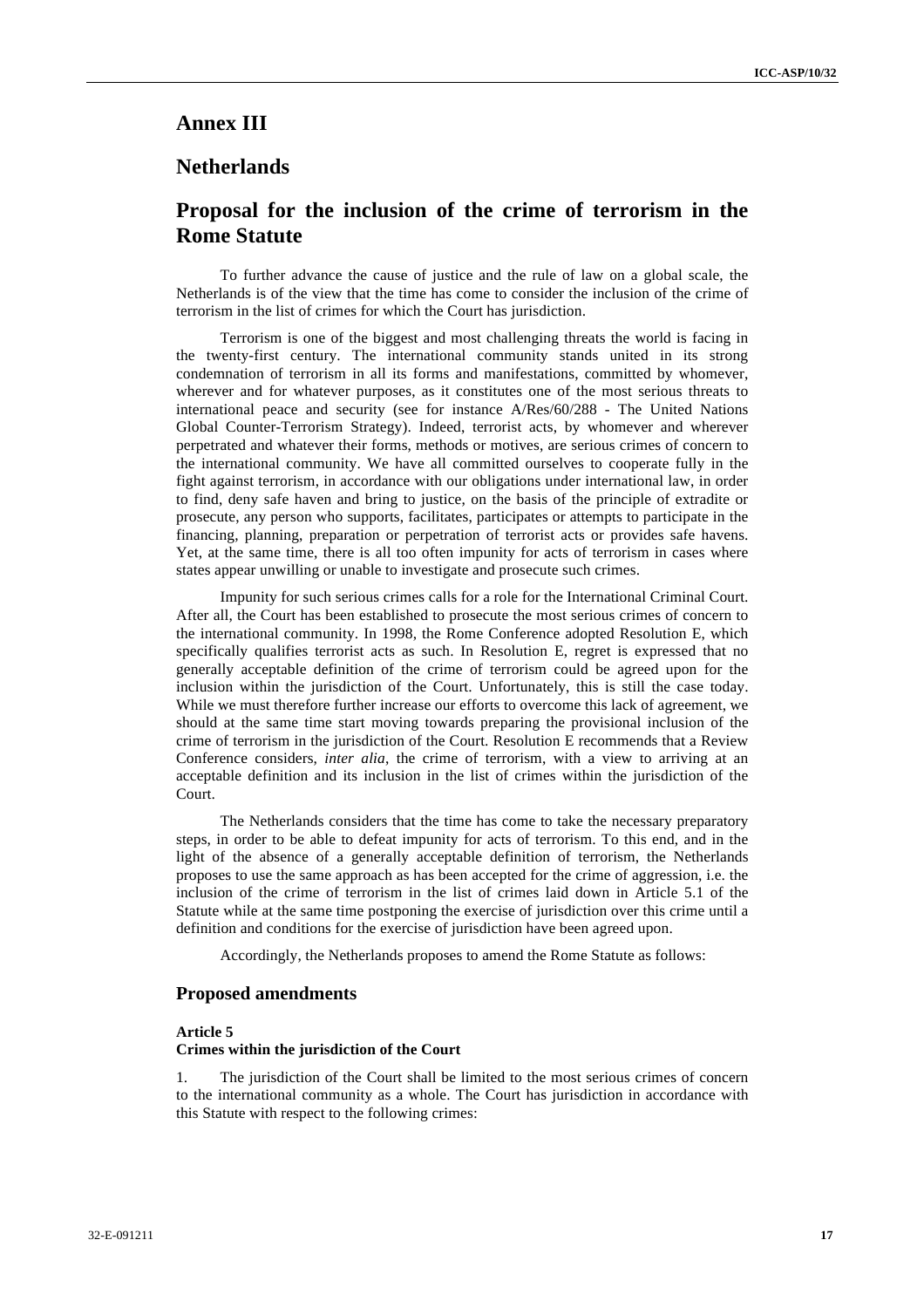- (a) The crime of genocide;
- (b) Crimes against humanity;
- (c) War crimes;
- (d) The crime of aggression;
- (e) **The crime of terrorism.**

2. The Court shall exercise jurisdiction over the crime of aggression once a provision is adopted in accordance with articles 121 and 123 defining the crime and setting out the conditions under which the Court shall exercise jurisdiction with respect to this crime. Such a provision shall be consistent with the relevant provisions of the Charter of the United Nations.

3. **The Court shall exercise jurisdiction over the crime of terrorism once a provision is adopted in accordance with articles 121 and 123 defining the crime and setting out the conditions under which the Court shall exercise jurisdiction with respect to this crime. Such a provision shall be consistent with the relevant provisions of the Charter of the United Nations.**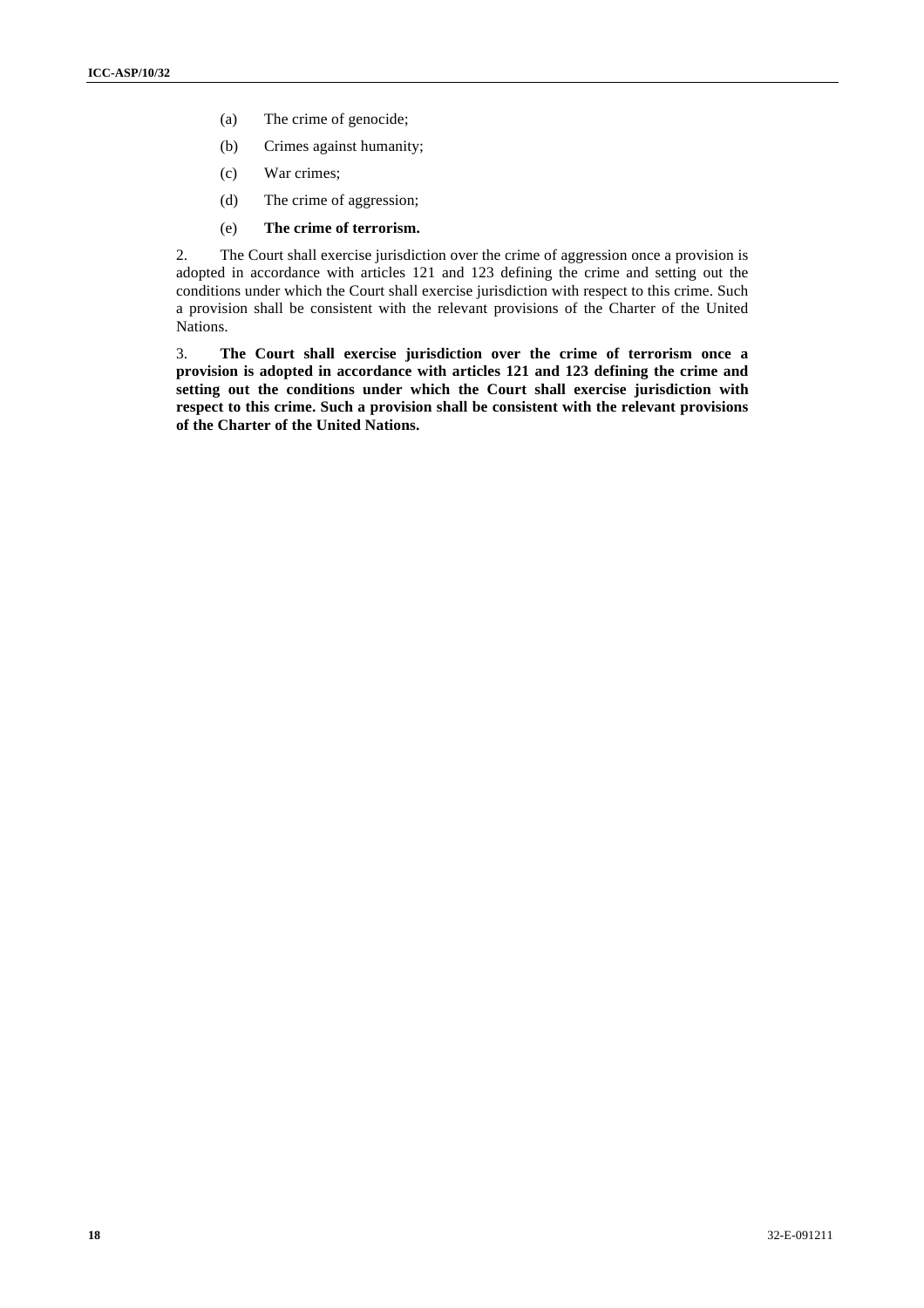### **Annex IV**

# **Trinidad and Tobago and Belize**

The Review Conference 2010 in Kampala, Uganda will provide the international community with the unique opportunity to advance even further international security and justice in the global community by considering the inclusion of the Crime of International Drug Trafficking in the Rome Statute. The work in this area of prescribing international sanctions for serious international criminal conduct remains unfinished.

International drug trafficking is a major challenge to the international community as a whole because it threatens the peace, order and security of States in the international community. The growing transboundary impact of drug trafficking calls for urgent and effective international legal sanctions to combat what has become a crime of grave international concern. Otherwise**,** in the absence of an appropriate international legal framework**,** organized criminal networks and international drug traffickers will continue to spread, their corrosive tentacles beyond national borders, to subvert democratically elected governments and to threaten socio-economic development, political stability and the internal and external security of States and the physical and mental security of individuals.

The inclusion of the crime of international drug trafficking will enhance the principle of complementarity, because some member States lack the capacity and necessary facilities to combat this burgeoning problem of grave concern to the international community as a whole. Acting as a Court of last resort where national Courts are either unable or unwilling to prosecute, the International Criminal Court ("ICC") will be able to protect the international community against the perpetrators of these heinous crimes without compromising the integrity of the national Courts.

Notwithstanding the provisions of the *1961 Single Convention on Narcotic Drugs*, the *1961 Single Convention on Narcotic Drugs, as amended*, the *1971 Convention on Psychotropic Substances*, or the *1988 United Nations Convention against Illicit Traffic in Narcotic Drugs and Psychotropic Substances*, drug barons continue to operate with impunity within the international community. In fact, transboundary criminal activities by international drug barons in the form of murder, extortion and money laundering constitute serious crimes of concern to the international community as a whole. No member State of the international community is immune from the deleterious socio-economic effects of international drug trafficking. The security of the State and the well-being of individuals are at stake.

Trinidad and Tobago and Belize believe that it is time to take necessary and preparatory steps to combat the crime of international drug trafficking. Accordingly, Trinidad and Tobago and Belize suggest that the Review Conference establish an informal working group on the crime of international drug trafficking and that the working group consider a proposed amendment to the Rome Statute as follows:

### **Proposed amendments**

#### **Article 5**

1. The jurisdiction of the Court shall be limited to the most serious crimes of concern to the international community as a whole. The Court has jurisdiction in accordance with this Statute with respect to the following crimes:

- (a) The crime of genocide;
- (b) Crimes against humanity;
- (c) War crimes;
- (d) The crime of aggression;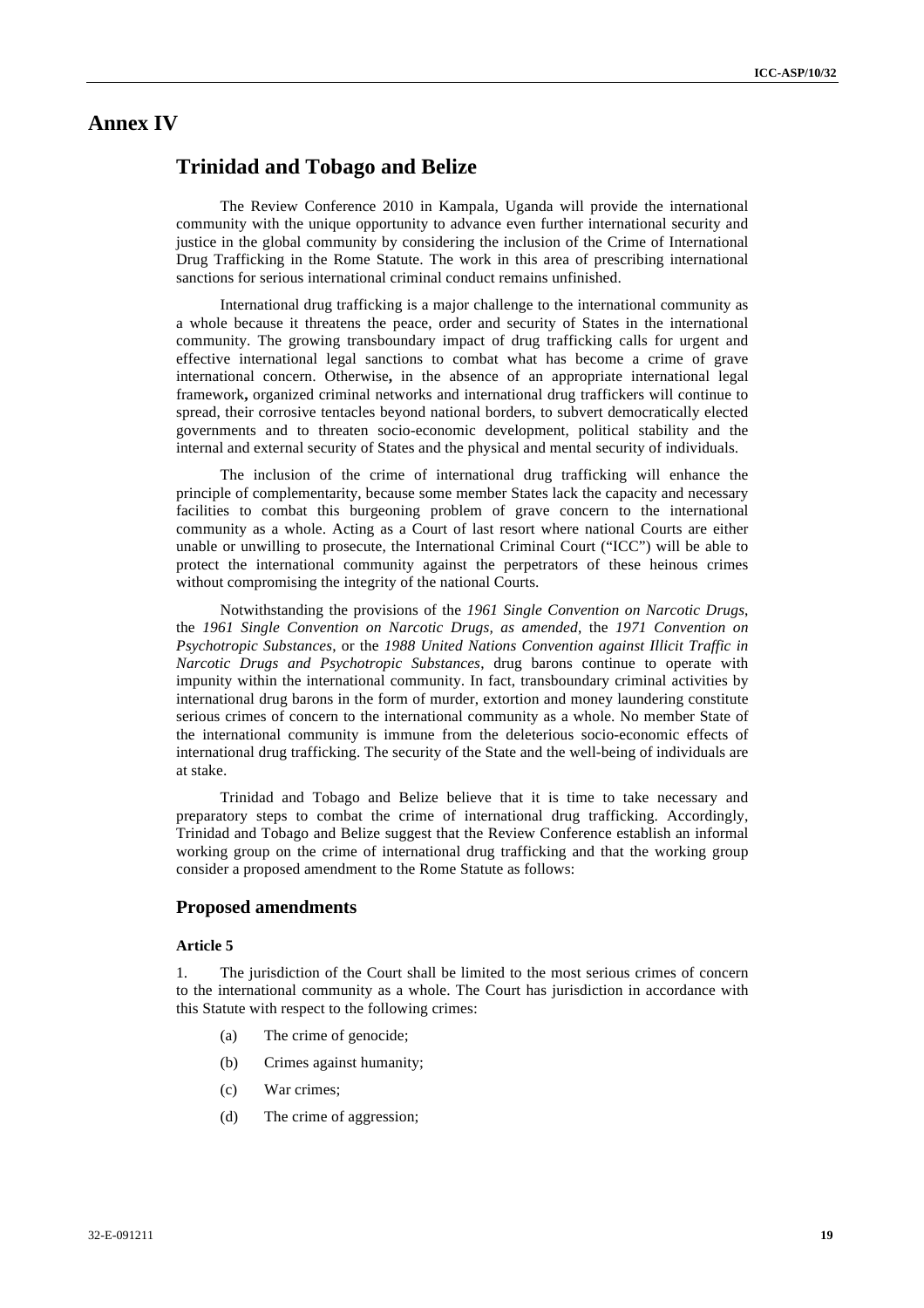### (e) **The Crime of International Drug Trafficking**<sup>1</sup>

2. For the purposes of the present Statute, crimes involving the illicit trafficking in narcotic drugs and psychotropic substances mean any of the following acts, but only when they pose a threat to the peace, order and security of a State or region:

(a) Undertaking, organizing, sponsoring, ordering, facilitating or financing the production, manufacture, extraction, preparation, offering for sale, distribution, sale, delivery on any terms whatsoever, brokerage, dispatch, dispatch in transit, transport, importation or exportation of any narcotic drug or any psychotropic substance contrary to the provisions of the 1961 Single Convention on Narcotic Drugs; the 1961 Single Convention on Narcotic Drugs, as amended; the 1971 Convention on Psychotropic Substances, or the 1988 United Nations Convention against Illicit Traffic in Narcotics Drugs and Psychotropic Substances when committed on a large scale and involving acts of a transboundary character;

(b) Murder, kidnapping or any other form of attack upon the person or liberty of civilians or security personnel in an attempt to further any of the acts referred to in subparagraph (a); and

(c) Violent attacks upon the official or private premises of persons or institutions with the intention of creating fear or insecurity within a State or States or disrupting their economic, social, political or security structures when committed in connection with any of the acts referred to in subparagraph (a).

<sup>&</sup>lt;sup>1</sup> Language for the proposed amendment.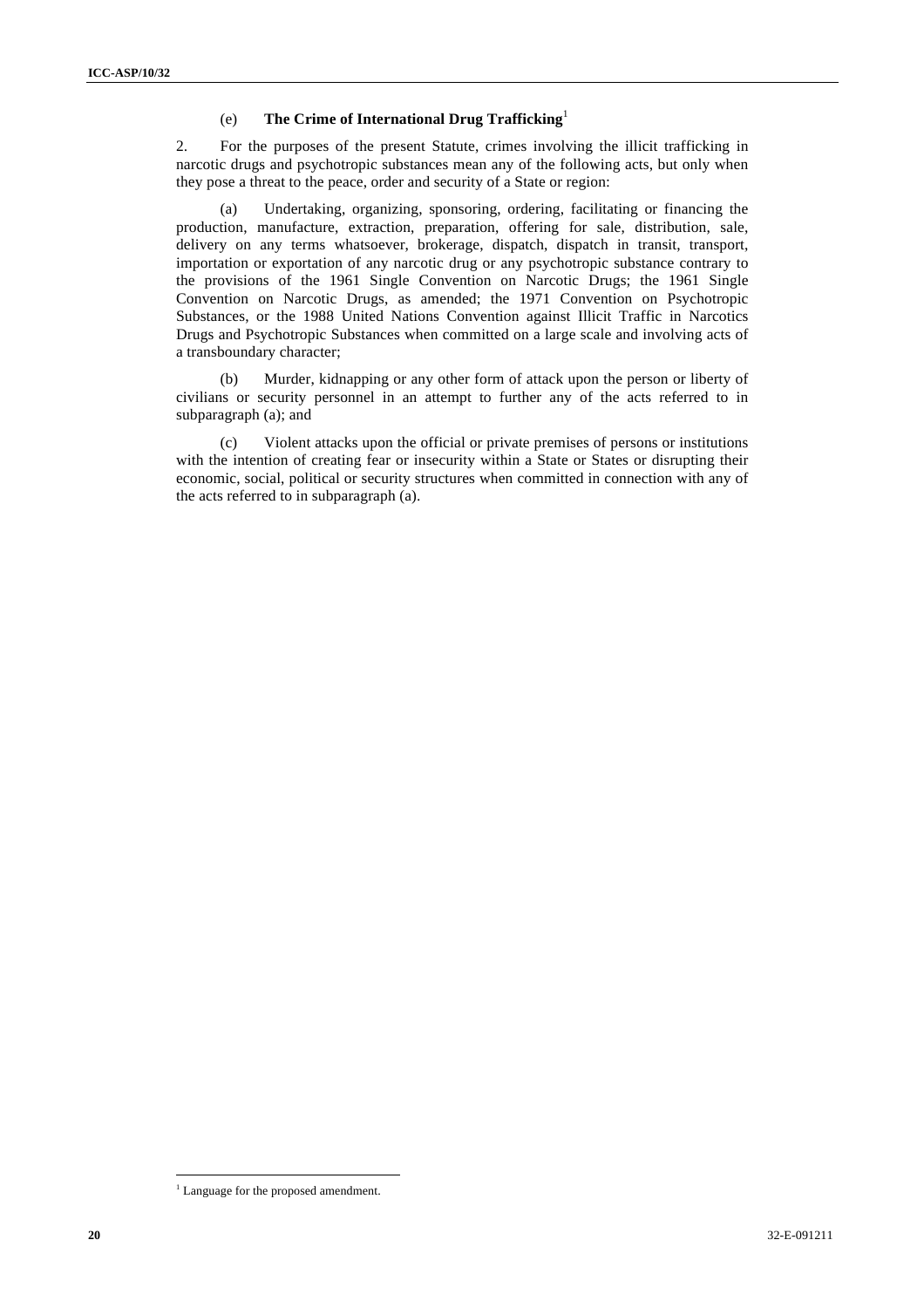# **Annex V**

# **African Union States Parties to the Rome Statute**

The Permanent Mission of the Republic of South Africa to the United Nations presents its compliments to the Secretary-General of the United Nations and has the honour to refer to Article 121(1) of the Rome Statute of the International Criminal Court which provides as follows:

After the expiry of seven years from the entry into force of this Statute, any State Party may propose amendments thereto. The text of any proposed amendment shall be submitted to the Secretary-General, who shall promptly circulate it to all States Parties.

The Permanent Mission of the Republic of South Africa further has the honour to inform the Secretary-General that the African States Parties to the Rome Statute held a meeting from 3-6 November 2009 in Addis Abba chaired by South Africa, at which it was decided to propose an amendment to the Rome Statute in respect of Article 16 of the Statute.

Pursuant to the decision taken by the meeting of African States Parties to the Rome Statute, the Permanent Mission hereby transmits the attached amendment in accordance with Article 121(1) of the Rome Statute and requests the Secretary-General to circulate the same in accordance with the Article 121(2) of the Rome Statute.

The Permanent Mission of the Republic of the South Africa to the United Nations avails itself of this opportunity to renew to the Secretary-General of the United Nations the assurances of its highest consideration.

### **Article 16**

### **Deferral of Investigation or Prosecution**

1. No investigation or prosecution may be commenced or proceeded with under this Statute for a period of 12 months after the Security Council, in a resolution adopted under the Chapter VII of the Charter of the United Nations, has requested the Court to that effect, that request may be renewed by the Council under the same conditions.

2. **A State with jurisdiction over a situation before the Court may request the UN Security Council to defer the matter before the Court as provided for in (1) above.**

3. **Where the UN Security Council fails to decide on the request by the state concerned within six (6) months of receipt of the request, the requesting Party may request the UN General Assembly to assume the Security Council's responsibility under paragraph 1 consistent with Resolution 377 (v) of the UN General Assembly.**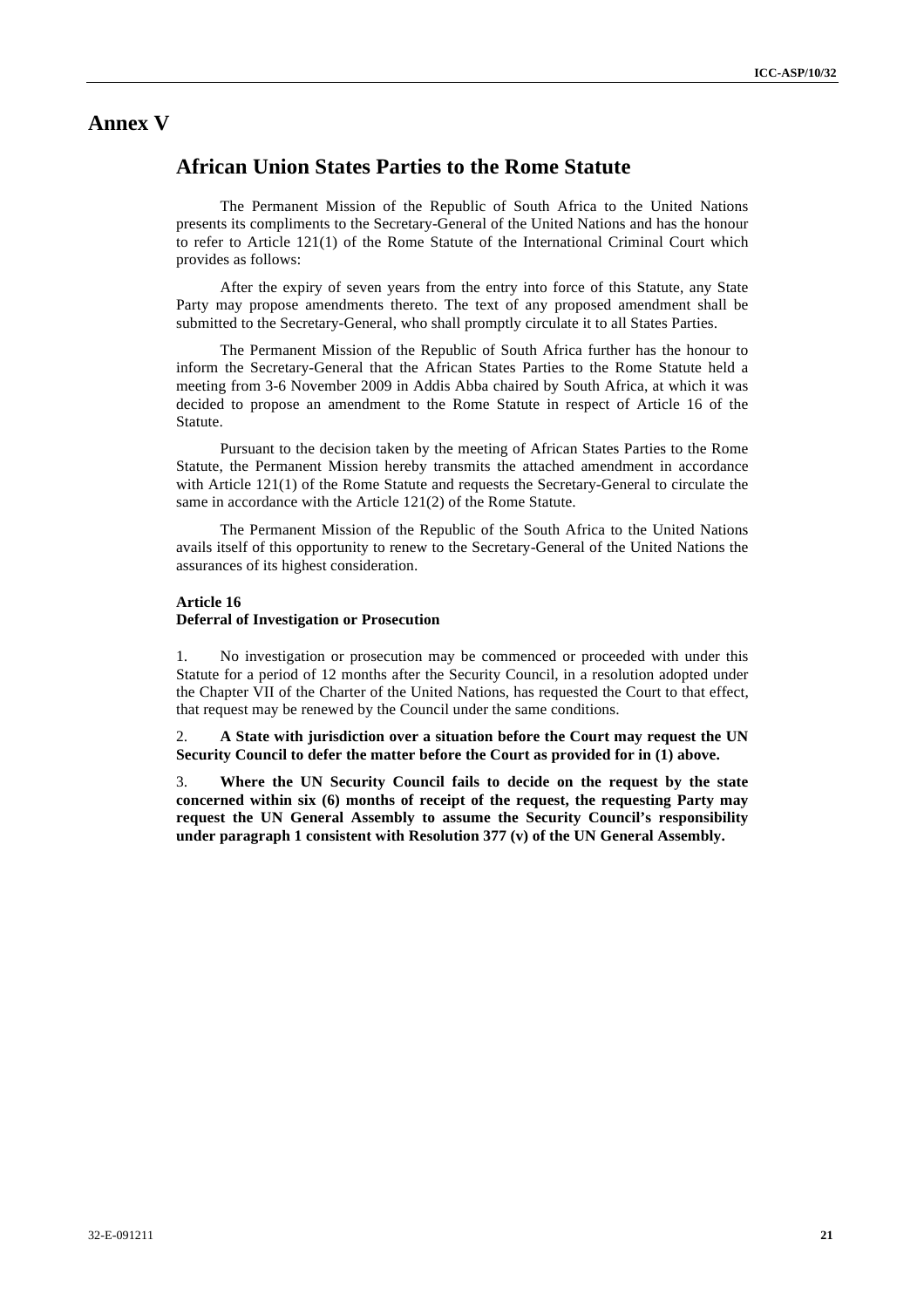### **Annex VI**

# **Proposal for amendments to rule 4 of the Rules of Procedure and Evidence**

**Extract from the report of the Bureau on the Study Group on Governance**<sup>1</sup>

#### **Cluster II: Strengthening the institutional framework within the Court**

17. Some meetings of the Study Group have focused on this cluster. In addition, the focal point conducted informal consultations with representatives of interested States Parties and organs of the Court as a way to identify areas on which the Study Group should concentrate its discussions. After consultations in respect to these issues, it was agreed to address, subject to discussions in related clusters, the following topics:

(a) Powers and competences of the Presidency of the Court in relation to the judiciary;

(b) Relationship between the Presidency and the Registry with regard to the administration of the Court; and

Administrative accountability of the Office of the Prosecutor and its relationship with the other organs of the Court.

20. As regards the powers and competencies of the Presidency, there was a range of general issues to be considered, in particular those related to the assignment of judges to divisions, which is a cross-cutting issue with cluster I. The focal point was also of the view that other issues for discussion could include some of the questions raised by the Committee on Budget and Finance in previous recommendations, such as the role of the Presidency in reviewing the judicial calendar.

21. The work of the Study Group in relation with this cluster focused mainly in reviewing the potential role of the Presidency in the assignment of judges to divisions, with the Study Group considering this as a possible way to strengthen the Presidency's authority to oversee the administration of judges and minimize, to the extent possible, situations resulting in the extension of judicial mandates and/or the excusal of judges. Building on the conclusions reached in cluster I related to the extension of judges, the Study Group considered that the current mechanism to assign judges to divisions could potentially limit the proper administration of the Court, responsibility which lays in the Presidency. The focal point submitted to the consideration of the Study Group a draft amendment to the Rules of Procedure and Evidence transferring the decision on the assignment of judges to divisions from the plenary of judges to the Presidency. The focal point also noted that such an amendment could already be applicable to the composition of divisions that will follow the election of six new judges, in case the amendment is adopted by the Assembly at its tenth session. The proposal received unanimous support from States. The Presidency informed the Study Group that a majority of judges was opposed to the draft amendment. **Having considered the view of the majority of judges, the Study Group nevertheless recommends the Assembly to consider and adopt at its tenth session, the draft amendment to rule 4 of the Rules of Procedure and Evidence (annex I).**

#### **Recommendations**

1. The Study Group recommends that the Assembly:

[…]

(f) Adopt at its tenth session the draft amendment to rule 4 of the Rules of Procedure and Evidence (annex I);

 $1$  ICC-ASP/10/30.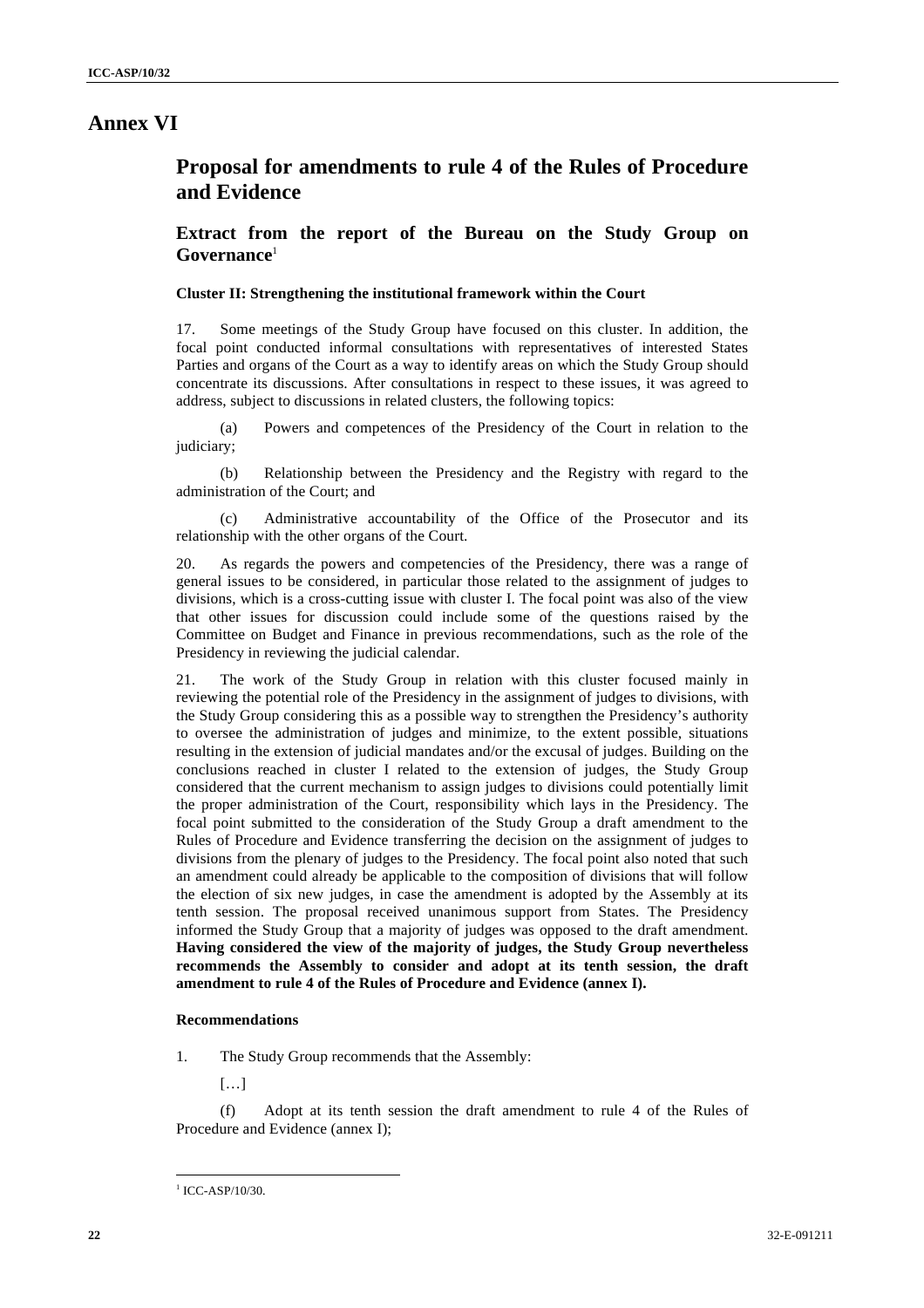#### **Annex I**

### **Draft resolution on amendments to the rule 4 of the Rules of Procedure and Evidence**

#### *The Assembly of States Parties,*

*Recalling* the need to conduct a structured dialogue between States Parties and the Court with a view to strengthening the institutional framework of the Rome Statute system and enhancing the efficiency and effectiveness of the Court while fully preserving its judicial independence;

*Recognizing* that enhancing the efficiency and effectiveness of the Court is of a common interest both for the Assembly of States Parties and the Court,

*Recalling* operative paragraphs 1 and 2 of resolution ICC-ASP/9/Res. $2^2$  and article 51 of the Rome Statute,

1. *Decides* that rule 4, paragraph 1, of the Rules of Procedure and Evidence<sup>3</sup> is replaced as follows:

"Rule 4 Plenary sessions

The judges shall meet in plenary session after having made their solemn undertaking, in conformity with rule 5. At that session the judges shall elect the President and Vice-Presidents."

2. *Further decides* that the following Rule 4 *bis* is inserted after Rule 4:

"Rule 4 *bis* The Presidency

1. Pursuant to article 38, paragraph 3, the Presidency is established upon election by the plenary session of the judges.

2. As soon as possible following its establishment, the Presidency shall, after consultation with the judges, decide on the assignment of judges to divisions in accordance with article 39, paragraph 1."

### **Appendix: Rule 4, paragraph 1, of the Rules of Procedures and Evidence, with marked changes**

### **Rule 4**

#### **Plenary sessions**

1. The judges shall meet in plenary session not later than two months after their election. At that first session, after having made their solemn undertaking, in conformity with rule 5. At that session  $\frac{1}{x}$ -the judges shall  $\frac{1}{x}$ -take Elect the President and Vice-Presidents.;(b) Assign judges to divisions.

2. The judges shall meet subsequently in plenary session at least once a year to exercise their functions under the Statute, the Rules and the Regulations and, if necessary, in special plenary sessions convened by the President on his or her own motion or at the request of one half of the judges.

3. The quorum for each plenary session shall be two-thirds of the judges.

4. Unless otherwise provided in the Statute or the Rules, the decisions of the plenary sessions shall be taken by the majority of the judges present. In the event of an equality of votes, the President, or the judge acting in the place of the President, shall have a casting vote.

5. The Regulations shall be adopted as soon as possible in plenary sessions.

<sup>2</sup> *Official Records … Ninth session … 2010* (ICC-ASP/9/20), vol. I.

<sup>3</sup> *Official Records … First session … 2002* (ICC-ASP/1/3 and Corr.1)*,* part II.A.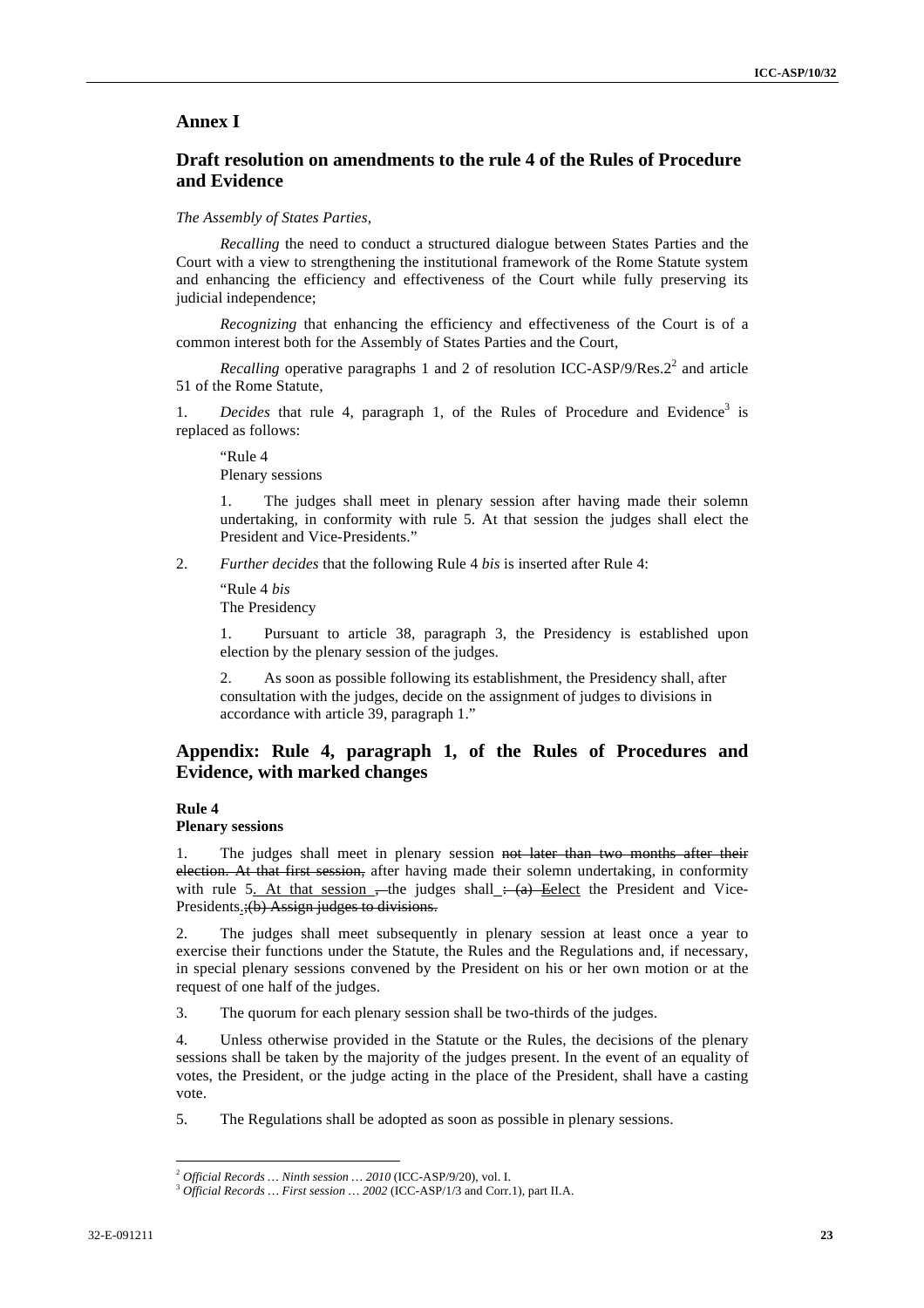# **Annex VII**

# **Chair's draft procedural guidelines**

The following understandings shall govern the work of the Working Group (WG) on Amendments:

1. The mandate of the WG is to consider amendments to the Rome Statute proposed in accordance with article 121, paragraph 1, of the Statute at its eighth session, as well as any other possible amendments to the Rome Statute and to the Rules of Procedure and Evidence, with a view to identifying amendments to be adopted in accordance with the Rome Statute and the Rules of Procedure of the Assembly of States Parties.

2. The WG is a subsidiary body of the Assembly of States Parties according to article 112, paragraph 4, of the Rome Statute. The general rules governing the work of subsidiary bodies of the Assembly of States Parties also govern the work of the WG.

3. Articles 51, 121 and 122 of the Rome Statute determine the procedure to be followed for any amendments to the Rome Statute or the Rules of Procedure and Evidence.

4. The WG's primary task is one of preliminary discussion, prior to the decision of the Assembly of States Parties whether to take up a proposal according to article 121, paragraph 2, of the Rome Statute.

5. States Parties are encouraged, on a voluntary basis, to bring the text of a proposed amendment to the attention of the WG for preliminary discussion, before a potential submission to the Secretary-General of the United Nations for circulation.

6. The WG discusses proposed amendments as they are brought to its attention. If several proposed amendments are to be discussed simultaneously,

[Alternative 1:] priority shall be given to proposals that have received a broad initial level of support among States Parties.

[Alternative 2:] priority shall be given to proposals that are co-sponsored by [X] States representing each of the regional groups.

[Alternative 3:] the WG shall, in determining the order of priority of proposals, consider the likelihood of reaching consensus; the exclusively institutional nature of the amendment proposed; the importance for the Court to fulfil its existing mandate; the impact on the goal of achieving universality of the Rome Statute; the complexity of the amendment proposal; and the risk of politicising the Court.

7. The WG may establish sub-groups in order to discuss amendment proposals simultaneously or more in detail.

8. The WG reports to the Assembly of States Parties on the progress of its discussions.

9. The WG will put forward to the Assembly amendment proposals for decision according to article 121, paragraph 2, of the Rome Statute once they enjoy, or have the genuine potential of enjoying, the widest possible support among States Parties. The WG shall make every effort to reach such a decision by consensus.

[Alternative:] The WG shall make every effort to reach decisions by consensus. If consensus cannot be reached, decisions shall be taken by vote.

10. Once the Assembly of States Parties has decided to take up an amendment proposal according to article 121, paragraph 2, of the Rome Statute, it remains free to mandate the WG to continue its deliberation with a view to its final adoption.